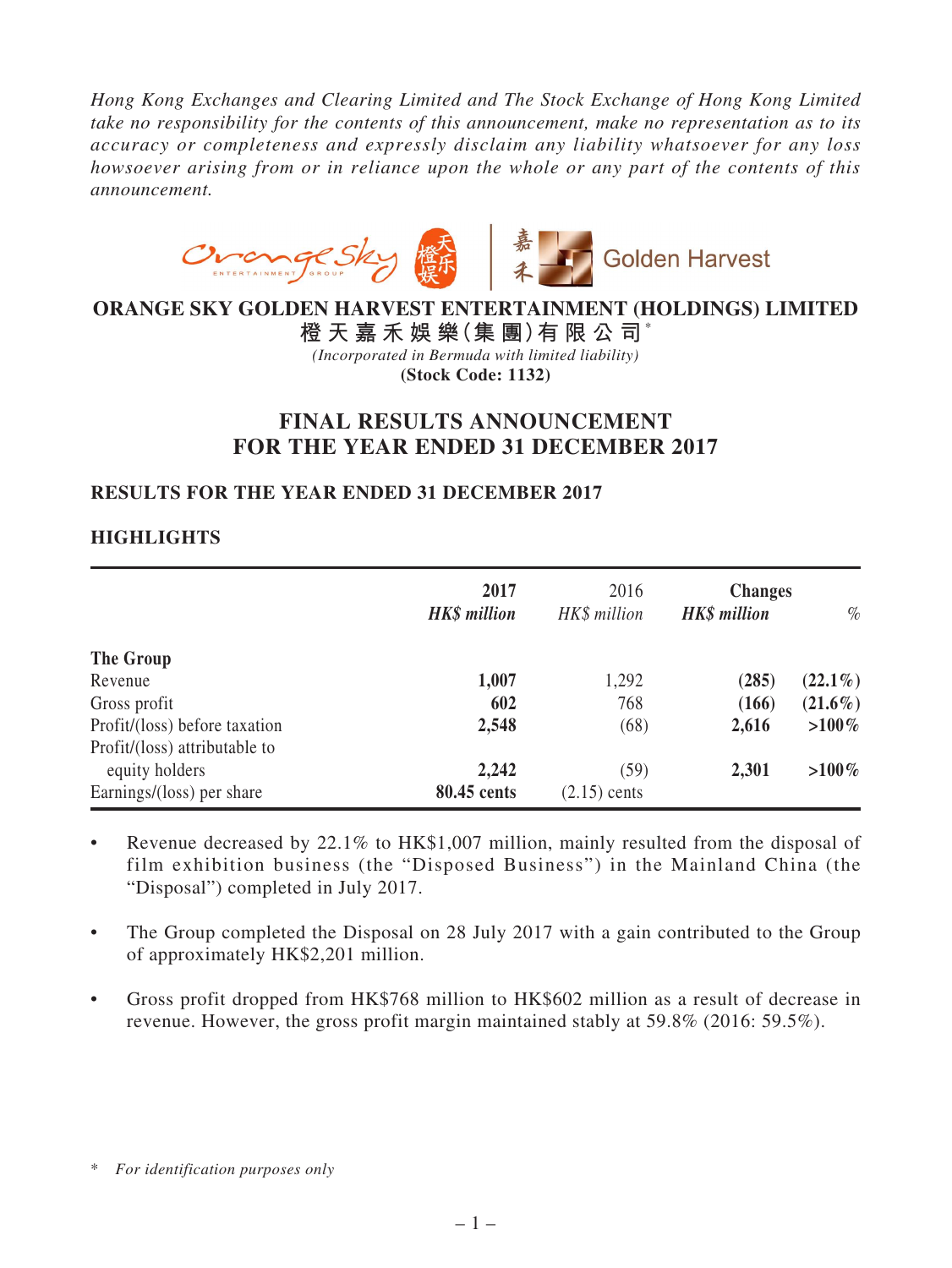- Acquisition of the remaining 50% equity interest in Dartina Development Limited, which owns the leading film exhibitor "Golden Village" in Singapore, took place on 25 October 2017 at a consideration of approximately HK\$1,005 million. After the acquisition, Dartina Development Limited has become a wholly owned subsidiary of the Group.
- Profit attributable to equity holders increased significantly to HK\$2,242 million as compared to the loss attributable to equity holders of HK\$59 million in last year, which was mainly attributable to the gain arising from the Disposal.
- Earnings per share increased sharply to 80.45 HK cents per share compared to the loss per share of 2.15 HK cents in last year.
- • A special dividend of HK\$0.351 per share, in aggregate of approximately HK\$1,002 million, in relation to the Disposal was declared in August 2017 to reward the shareholders for their continuous support to the Company. Together with the special dividend of HK\$0.253 per share, in aggregate of approximately HK\$708 million, which was declared in January 2018 subsequent to the year end, the special dividends of HK\$1,710 million in total had been declared up to the date of this announcement, reflecting the confidence in the financial position of the Group. The Board of Directors does not recommend the declaration of final dividend for this year.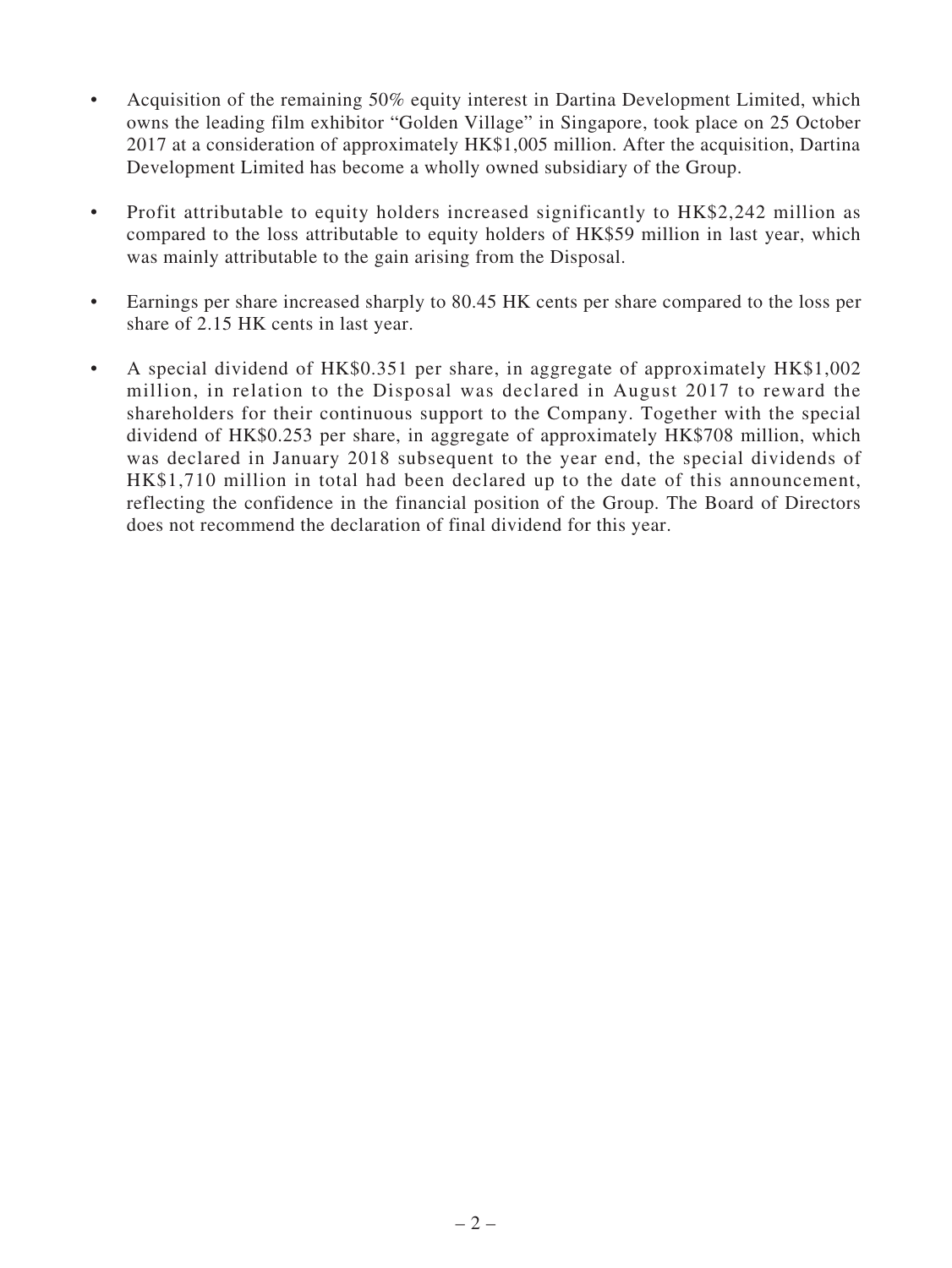## **RESULTS**

The Board (the "Board") of directors (the "Directors" and each a "Director") of Orange Sky Golden Harvest Entertainment (Holdings) Limited (the "Company") is pleased to announce the consolidated results of the Company and its subsidiaries (collectively, the "Group") for the year ended 31 December 2017 together with the comparative figures. The consolidated results have been reviewed by the audit committee of the Company (the "Audit Committee").

### **CONSOLIDATED INCOME STATEMENT**

*For the year ended 31 December 2017*

|                                                | <b>Note</b>      | 2017<br><b>HK\$'000</b> | 2016<br>HK\$'000 |
|------------------------------------------------|------------------|-------------------------|------------------|
| Revenue                                        | $\overline{4}$   | 1,006,599               | 1,291,819        |
|                                                |                  |                         |                  |
| Cost of sales                                  |                  | (404, 490)              | (523, 466)       |
| <b>Gross profit</b>                            |                  | 602,109                 | 768,353          |
| Other revenue                                  |                  | 35,915                  | 44,255           |
| Other net income/(loss)                        |                  | 2,778,752               | (1,743)          |
| Selling and distribution costs                 |                  | (485, 058)              | (766, 476)       |
| General and administrative expenses            |                  | (279,700)               | (130, 198)       |
| Other operating expenses                       |                  | (109, 116)              | (228)            |
| Valuation gain/(loss) on investment properties |                  | 8,200                   | (4,949)          |
| <b>Profit/(loss)</b> from operations           |                  | 2,551,102               | (90, 986)        |
| Finance costs                                  | 6(a)             | (77, 835)               | (65, 882)        |
| Share of profits of joint ventures             |                  | 73,990                  | 87,739           |
| Share of profits of associates                 |                  | 887                     | 976              |
| Profit/(loss) before taxation                  | 6                | 2,548,144               | (68, 153)        |
| Income tax (expense)/credit                    | $\boldsymbol{7}$ | (309, 831)              | 2,916            |
| Profit/(loss) for the year                     |                  | 2,238,313               | (65, 237)        |
| <b>Attributable to:</b>                        |                  |                         |                  |
| Equity holders of the Company                  |                  | 2,242,136               | (59,078)         |
| Non-controlling interests                      |                  | (3,823)                 | (6, 159)         |
| Profit/(loss) for the year                     |                  | 2,238,313               | (65, 237)        |
| Earnings/(loss) per share                      | 8                |                         |                  |
| Basic and diluted                              |                  | 80.45 cents             | $(2.15)$ cents   |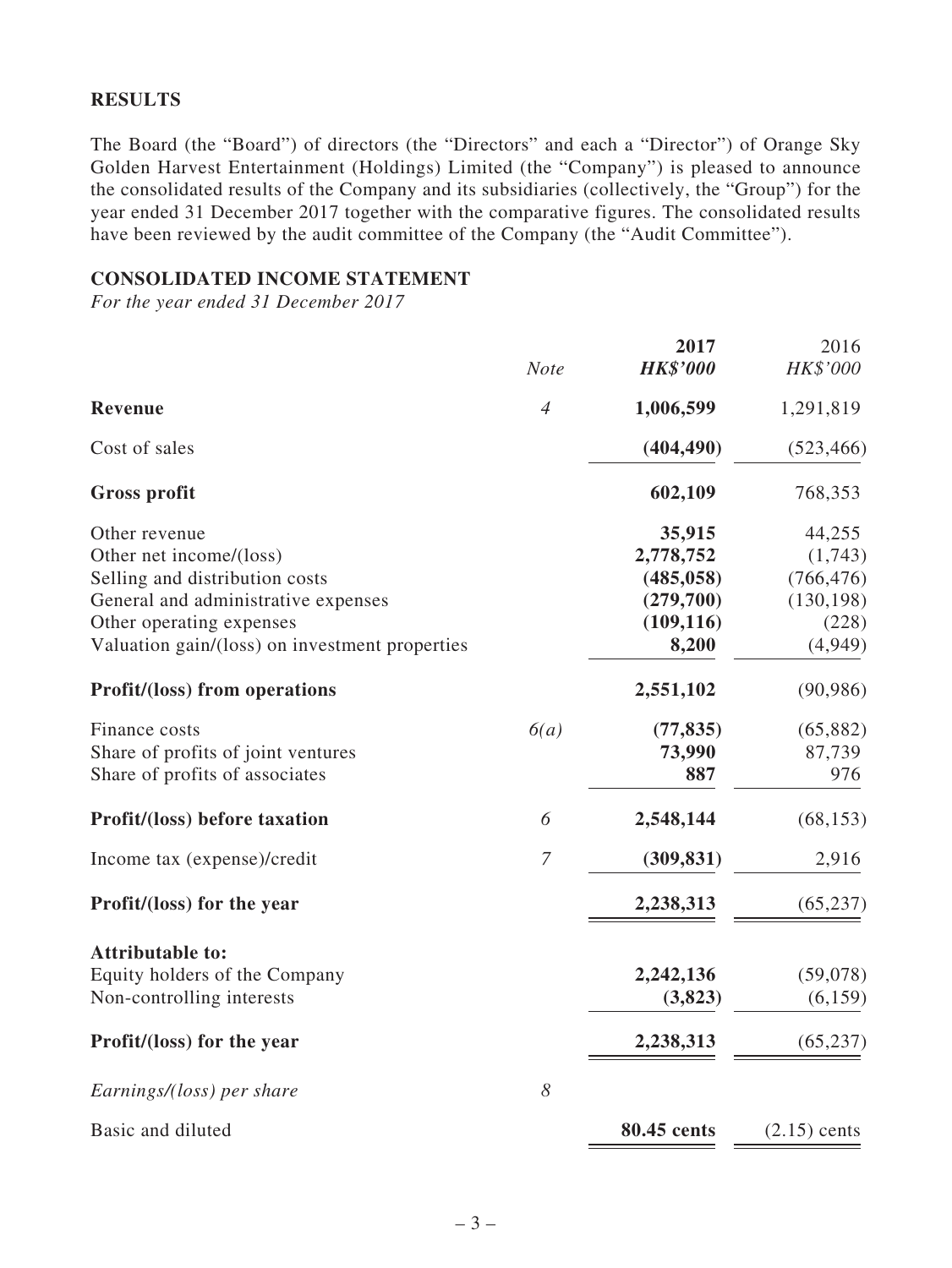# **CONSOLIDATED STATEMENT OF COMPREHENSIVE INCOME**

*For the year ended 31 December 2017*

|                                                                          | 2017<br><b>HK\$'000</b> | 2016<br>HK\$'000 |
|--------------------------------------------------------------------------|-------------------------|------------------|
| Profit/(loss) for the year                                               | 2,238,313               | (65, 237)        |
| Other comprehensive income for the year:                                 |                         |                  |
| Items that may be reclassified subsequently to<br><i>profit or loss:</i> |                         |                  |
| Exchange differences on translation of financial<br>statements of:       |                         |                  |
| — subsidiaries outside Hong Kong                                         | 24,643                  | (26, 353)        |
| - joint ventures outside Hong Kong                                       | 15,049                  | 322              |
| — associates outside Hong Kong                                           | 254                     | (614)            |
|                                                                          | 39,946                  | (26, 645)        |
| Total comprehensive income for the year                                  | 2,278,259               | (91, 882)        |
| Total comprehensive income attributable to:                              |                         |                  |
| Equity holders of the Company                                            | 2,280,503               | (85,323)         |
| Non-controlling interests                                                | (2,244)                 | (6, 559)         |
| Total comprehensive income for the year                                  | 2,278,259               | (91, 882)        |

*Note:* There is no tax effect relating to the above components of comprehensive income.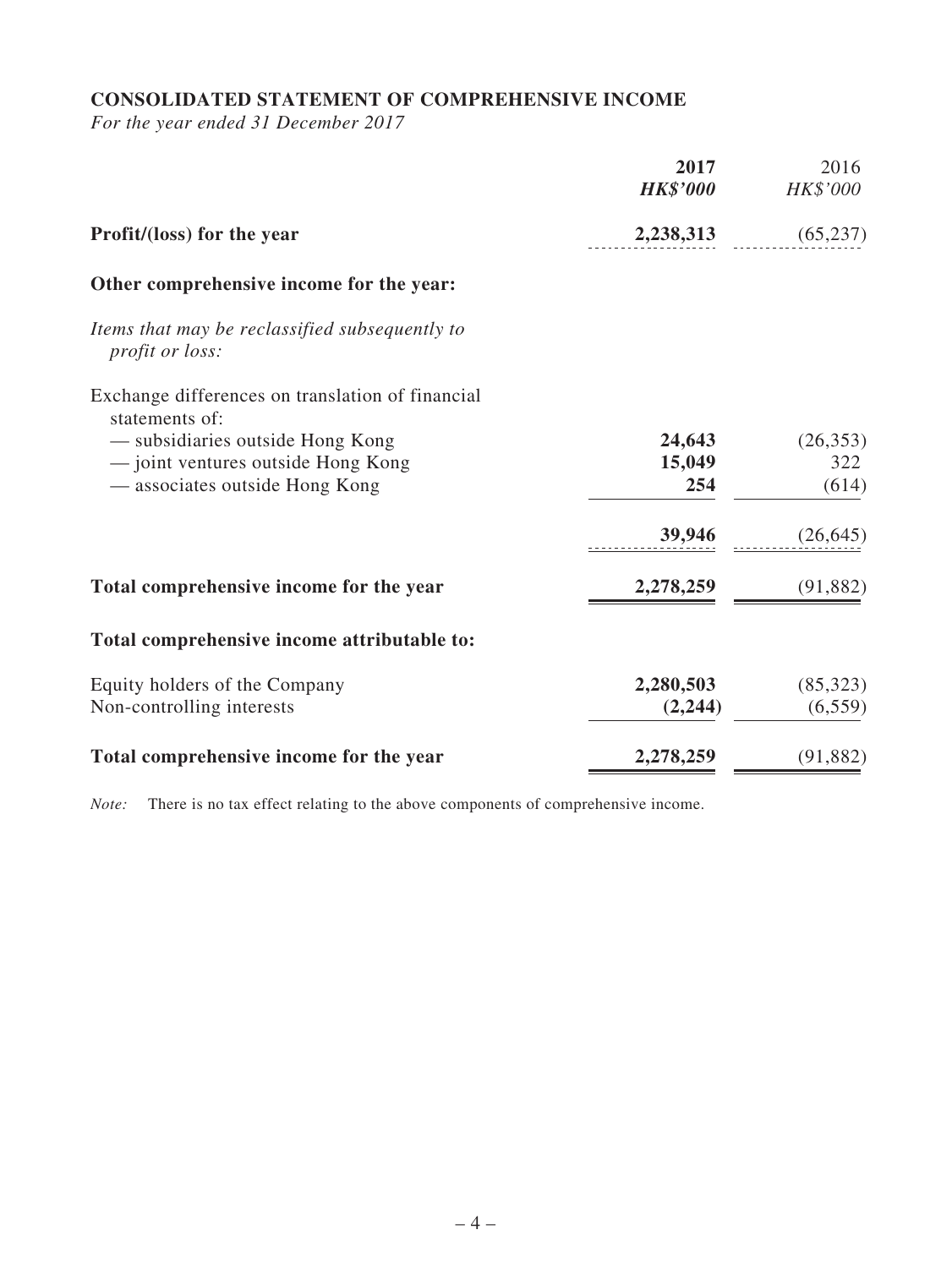# **CONSOLIDATED STATEMENT OF FINANCIAL POSITION**

*At 31 December 2017*

|                                                                 |             | 2017            | 2016      |
|-----------------------------------------------------------------|-------------|-----------------|-----------|
|                                                                 | <b>Note</b> | <b>HK\$'000</b> | HK\$'000  |
| <b>Non-current assets</b>                                       |             |                 |           |
| Investment properties                                           |             | 50,000          | 41,800    |
| Other property, plant and equipment                             |             | 351,319         | 80,240    |
| Leasehold land                                                  |             | 624,903         | 123,749   |
|                                                                 |             | 1,026,222       | 245,789   |
| Interests in joint ventures                                     |             | 142,937         | 201,122   |
| Available-for-sale equity securities                            |             |                 | 6,048     |
| Other receivables, deposits and prepayments                     |             | 40,509          | 18,821    |
| Intangible assets                                               |             | 525,625         | 82,414    |
| Goodwill                                                        |             | 658,001         | 57,233    |
| Deferred tax assets                                             |             |                 | 6,160     |
| Pledged bank deposits                                           |             | 137,000         | 20,000    |
|                                                                 |             | 2,530,294       | 637,587   |
| <b>Current assets</b>                                           |             |                 |           |
| Inventories                                                     |             | 2,759           | 1,025     |
| Film rights                                                     |             | 30,453          | 46,040    |
| Trade receivables                                               | 9           | 50,920          | 21,237    |
| Other receivables, deposits and prepayments                     |             | 53,516          | 64,357    |
| Pledged bank deposits                                           |             | 47,701          | 43,001    |
| Deposits and cash                                               |             | 1,961,126       | 152,380   |
| Derivative financial instrument                                 |             |                 | 70,236    |
| Assets of disposal group classified as held for sale            |             |                 | 2,120,002 |
|                                                                 |             | 2,146,475       | 2,518,278 |
| <b>Current liabilities</b>                                      |             |                 |           |
| <b>Bank loans</b>                                               |             | 359,790         | 222,634   |
| Convertible bonds                                               |             |                 | 9,547     |
| Trade payables                                                  | 10          | 114,199         | 43,494    |
| Other payables and accrued charges                              |             | 200,276         | 55,939    |
| Deferred revenue                                                |             | 71,180          | 3,737     |
| Obligations under finance leases                                |             | 269<br>38,455   | 276       |
| Taxation payable<br>Liabilities of disposal group classified as |             |                 | 1,164     |
| held for sale                                                   |             |                 | 637,543   |
|                                                                 |             | 784,169         | 974,334   |
| Net current assets                                              |             | 1,362,306       | 1,543,944 |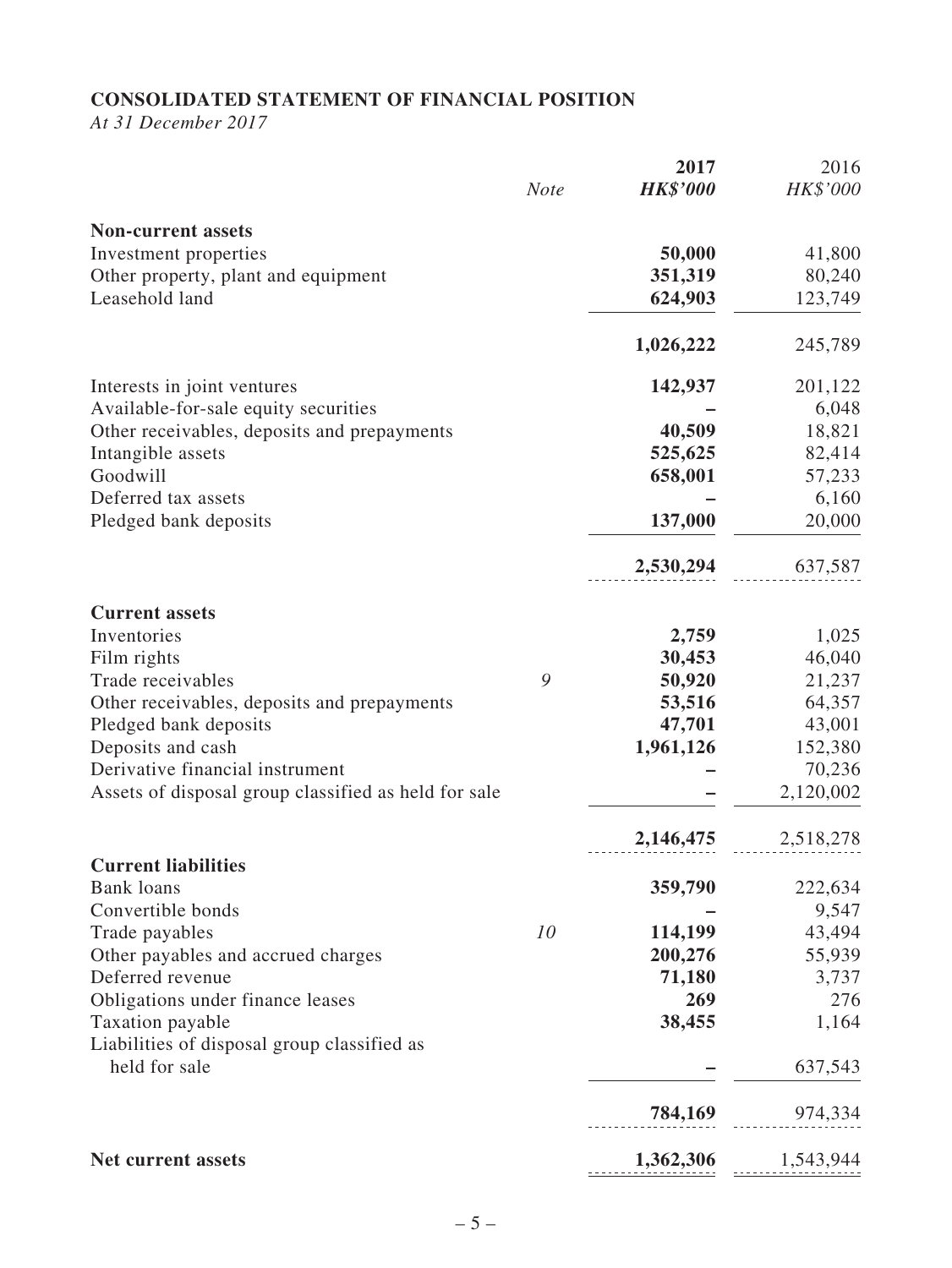|                                              | 2017<br><b>HK\$'000</b> | 2016<br>HK\$'000 |
|----------------------------------------------|-------------------------|------------------|
| <b>Total assets less current liabilities</b> | 3,892,600               | 2,181,531        |
| <b>Non-current liabilities</b>               |                         |                  |
| <b>Bank</b> loans                            | 875,140                 | 188,300          |
| Convertible bonds                            |                         | 174,067          |
| Obligations under finance leases             |                         | 269              |
| Other financial liabilities                  |                         | 219,389          |
| Deferred tax liabilities                     | 174,778                 | 9,471            |
|                                              | 1,049,918               | 591,496          |
| <b>NET ASSETS</b>                            | 2,842,682               | 1,590,035        |
| <b>CAPITAL AND RESERVES</b>                  |                         |                  |
| Share capital                                | 279,967                 | 274,252          |
| Reserves                                     | 2,563,046               | 1,257,350        |
| Total equity attributable to equity holders  |                         |                  |
| of the Company                               | 2,843,013               | 1,531,602        |
| <b>Non-controlling interests</b>             | (331)                   | 58,433           |
| <b>TOTAL EQUITY</b>                          | 2,842,682               | 1,590,035        |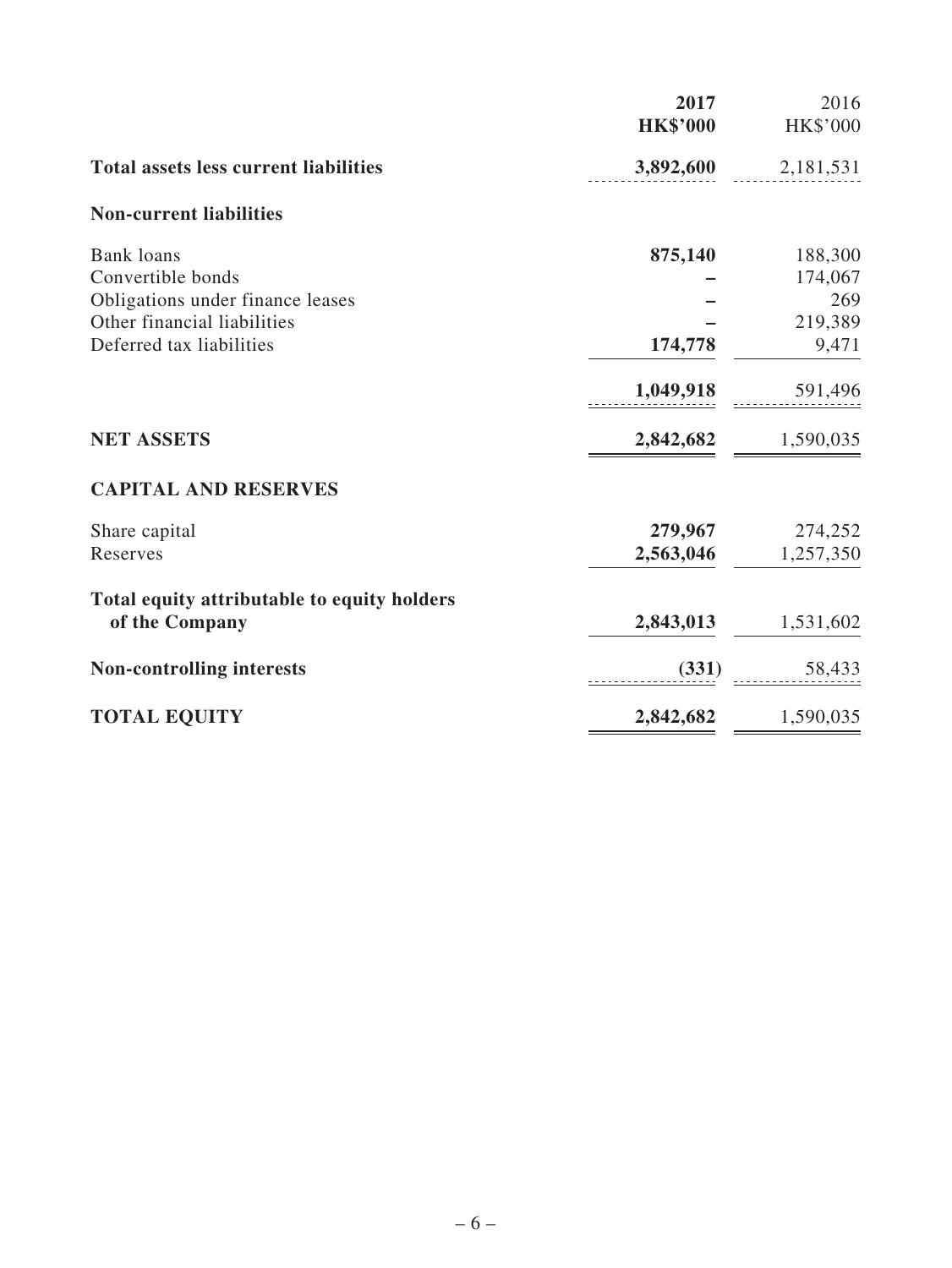## **NOTES TO THE FINANCIAL STATEMENTS**

#### **1 STATEMENT OF COMPLIANCE**

The financial results set out in the announcement do not constitute the Group's consolidated financial statements for the year ended 31 December 2017 but are extracted from those financial statements.

The financial statements have been prepared in accordance with all applicable Hong Kong Financial Reporting Standards ("HKFRSs"), which collective term includes all applicable individual HKFRSs, Hong Kong Accounting Standards ("HKASs") and Interpretations issued by the Hong Kong Institute of Certified Public Accountants ("HKICPA"), accounting principles generally accepted in Hong Kong and the disclosure requirements of the Hong Kong Companies Ordinance. The financial statements also comply with the applicable disclosure provisions of the Rules Governing the Listing of Securities on The Stock Exchange of Hong Kong Limited (the "Listing Rules"). Significant accounting policies adopted by the Group are disclosed below.

The HKICPA has issued certain new and revised HKFRSs that are first effective or available for early adoption for the current accounting period of the Group. Note 3 provides information on any changes in accounting policies resulting from initial application of these developments to the extent that they are relevant to the Group for the current and prior accounting periods reflected in the financial statements.

#### **2 BASIS OF PREPARATION**

The consolidated financial statements for the year ended 31 December 2017 comprise the Group and the Group's interest in associates and joint ventures.

The preparation of financial statements in conformity with HKFRSs requires management to make judgements, estimates and assumptions that affect the application of policies and reported amounts of assets, liabilities, income and expenses. The estimates and associated assumptions are based on historical experience and various other factors that are believed to be reasonable under the circumstances, the results of which form the basis of making the judgements about carrying values of assets and liabilities that are not readily apparent from other sources. Actual results may differ from these estimates.

The estimates and underlying assumptions are reviewed on an ongoing basis. Revisions to accounting estimates are recognised in the period in which the estimate is revised if the revision affects only that period, or in the period of the revision and future periods if the revision affects both current and future periods.

Judgements made by management in the application of HKFRSs that have significant effect on the financial statements and major sources of estimation uncertainty are discussed in the annual report.

### **3 CHANGES IN ACCOUNTING POLICIES**

The HKICPA has issued a number of amendments to HKFRSs that are first effective for the current accounting period of the Group. None of these impact on the accounting policies of the Group.

The Group has not applied any new standard or interpretation that is not yet effective for the current accounting period.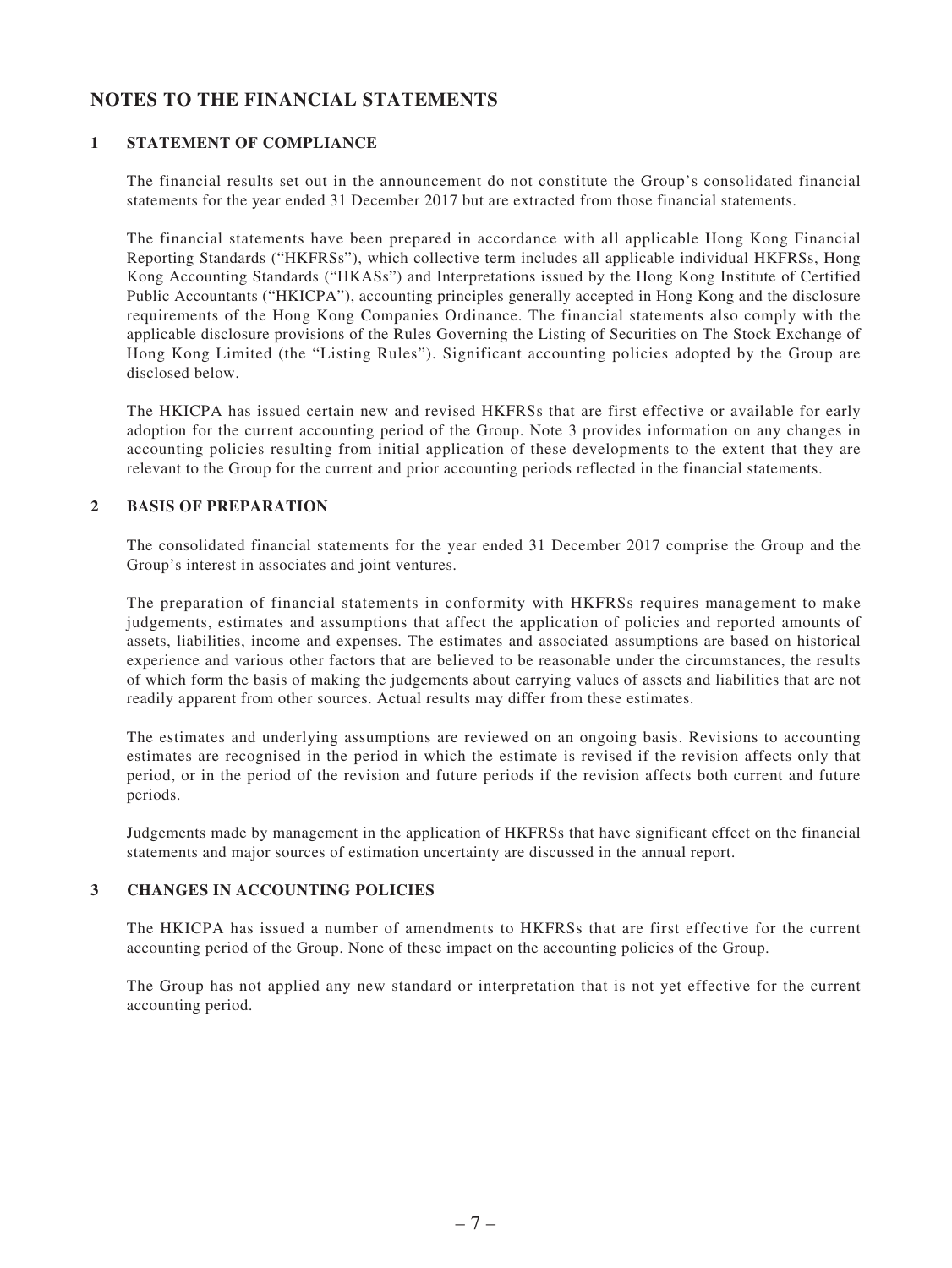#### **4 REVENUE**

Revenue represents income from the sale of film, video and television rights, film and TV drama distribution, theatre operation, promotion and advertising services, agency and consultancy services income, film royalty income and the proceeds from the sale of audio visual products.

The Group's customer base is diversified and there is no customer with whom transactions have exceeded 10% of the Group's revenue.

#### **5 SEGMENT REPORTING**

The Group manages its businesses by geography. In a manner consistent with the way in which information is reported internally to the Group's most senior executive management for the purposes of resources allocation and performance assessment, the Group has presented the following reportable segments. No operating segments have been aggregated to form the reportable segments, which are as follows:

- Hong Kong
- Mainland China
- **Taiwan**
- Singapore

The results of the Group's revenue from external customers for entities located in Hong Kong, Mainland China, Taiwan and Singapore are set out in the table below.

Each of the above reportable segments primarily derive their revenue from film exhibition, film and video distribution, film and television programme production and the provision of advertising and consultancy services. The reportable segments, Taiwan and Singapore, represent the Group's share of results of the joint ventures operating in Taiwan and Singapore, respectively. The joint venture in Singapore was reclassified to a subsidiary on 25 October 2017 following the acquisition of the remaining 50% equity interest in the joint venture by the Group. For the purposes of assessing segment performance and allocating resources between segments, the Group's senior executive management monitors the revenue and results attributable to each reportable segment on the following bases:

#### **Segment revenue and results**

Revenue is allocated to the reportable segments based on the local entities' location of external customers. Expenses are allocated to the reportable segments with reference to sales generated by those segments and the expenses incurred by those geographical locations or which otherwise arise from the depreciation and amortisation of assets attributable to those segments.

The measure used for reporting segment profit is adjusted operating profit after taxation where net finance costs, exchange differences and extraordinary items are excluded. To arrive at adjusted operating profit after taxation the Group's profit is further adjusted for items not specifically attributable to individual segments, such as directors' and auditors' remuneration and head office or corporate administration costs.

In addition to receiving segment information concerning operating profit after taxation, management is provided with segment information concerning revenue.

Management evaluates performance primarily based on the operating profit including the share of results of joint ventures of each segment. Intra-segment pricing is generally determined on an arm's length basis.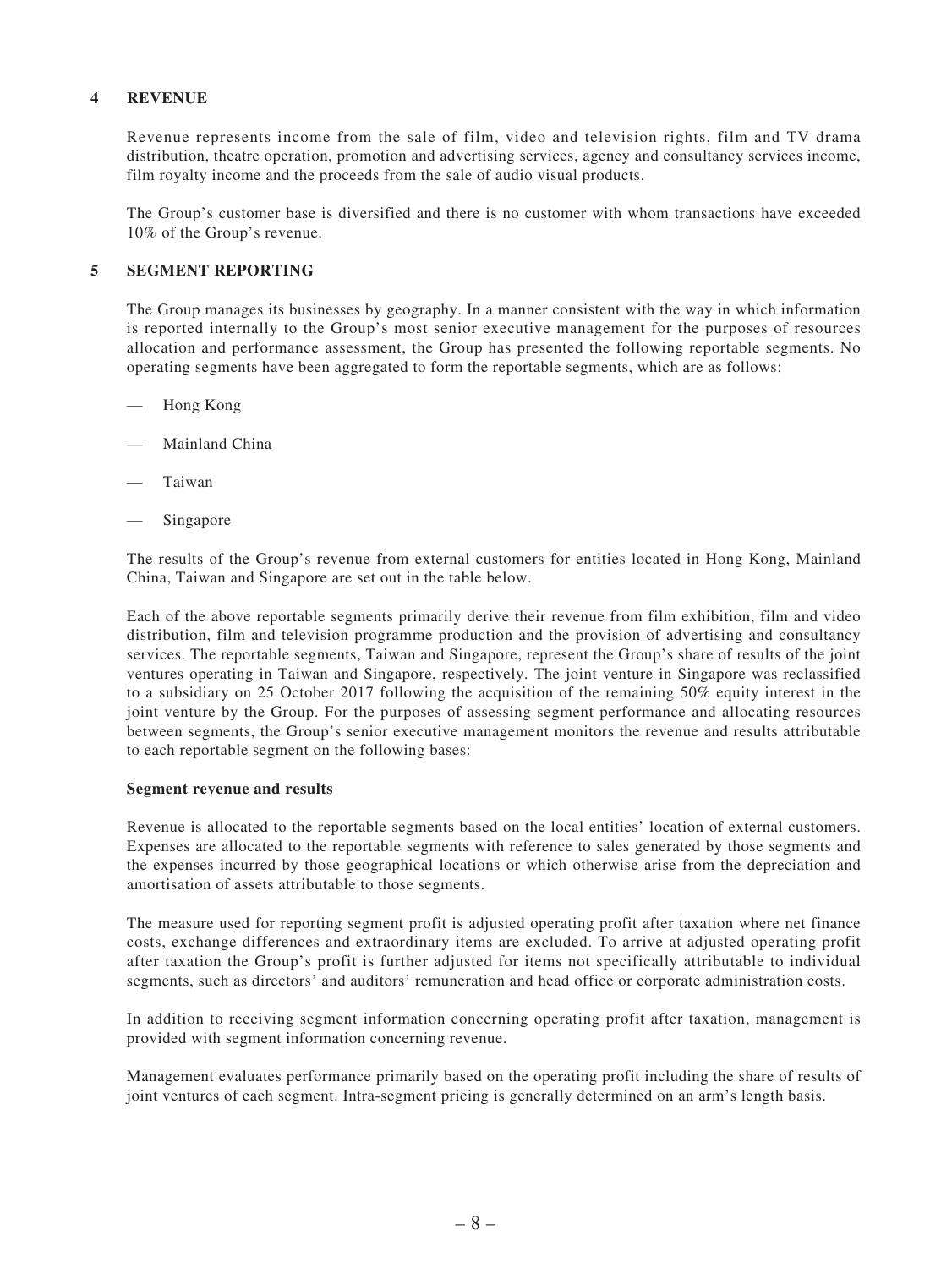Segment information regarding the Group's revenue and results by geographical market is presented below:

|                                                                                                   | 2017<br><b>HK\$'000</b>    | <b>Hong Kong</b><br>2016<br>HK\$'000 | 2017<br><b>HK\$'000</b> | <b>Mainland China</b><br>2016<br>HK\$'000 | 2017<br><b>HK\$'000</b> | Taiwan<br>2016<br>HK\$'000 | 2017<br><b>HK\$'000</b> | Singapore<br>2016<br>HK\$'000 | 2017<br><b>HK\$'000</b>                        | Consolidated<br>2016<br>HK\$'000 |
|---------------------------------------------------------------------------------------------------|----------------------------|--------------------------------------|-------------------------|-------------------------------------------|-------------------------|----------------------------|-------------------------|-------------------------------|------------------------------------------------|----------------------------------|
| Segment revenue:                                                                                  |                            |                                      |                         |                                           |                         |                            |                         |                               |                                                |                                  |
| Revenue from external customers<br>- Exhibition<br>- Distribution and production<br>$-$ Corporate | 249,916<br>25,746<br>1,911 | 236,490<br>33,459<br>1,539           | 442<br>-                | 547,383 1,060,593<br>1,051<br>4,832       | 471,366<br>8,463        | 447,488<br>3,053           | 492,164<br>12,931       | 7,476<br>$\overline{a}$       | 392,599 1,760,829 2,137,170<br>47,582<br>1,911 | 45,039<br>6,371                  |
| Reportable segment revenue                                                                        | 277,573                    | 271,488                              | 547,825                 | 1,066,476                                 | 479,829                 | 450,541                    | 505,095                 |                               | 400,075 1,810,322 2,188,580                    |                                  |
| Reportable segment profit/(loss)                                                                  | 23,548                     | 16,582                               | (26, 754)               | (46, 188)                                 | 30,914                  | 24,180                     | 106,297                 | 62,014                        | 134,005                                        | 56,588                           |
| <b>Reconciliation - Revenue</b>                                                                   |                            |                                      |                         |                                           |                         |                            |                         |                               |                                                |                                  |
| Reportable segment revenue<br>Share of revenue from joint ventures                                |                            |                                      |                         |                                           |                         |                            |                         |                               | 1,810,322 2,188,580                            |                                  |
| in Taiwan and Singapore<br>Elimination of intra-segmental                                         |                            |                                      |                         |                                           |                         |                            |                         |                               | (796, 742)                                     | (850,616)                        |
| revenue<br>Others                                                                                 |                            |                                      |                         |                                           |                         |                            |                         |                               | (939)<br>(6,042)                               | (41)<br>(46, 104)                |
| Consolidated revenue                                                                              |                            |                                      |                         |                                           |                         |                            |                         |                               | 1,006,599 1,291,819                            |                                  |
| Reconciliation - Profit/(loss)<br>before taxation                                                 |                            |                                      |                         |                                           |                         |                            |                         |                               |                                                |                                  |
| Reportable profit from external<br>customers                                                      |                            |                                      |                         |                                           |                         |                            |                         |                               | 134,005                                        | 56,588                           |
| Unallocated operating income/<br>(expenses), net                                                  |                            |                                      |                         |                                           |                         |                            |                         |                               | 2,108,131                                      | (115, 666)                       |
| Non-controlling interests<br>Income tax expense/(credit)                                          |                            |                                      |                         |                                           |                         |                            |                         |                               | (3,823)<br>309,831                             | (6,159)<br>(2,916)               |
| Consolidated profit/(loss) before<br>taxation                                                     |                            |                                      |                         |                                           |                         |                            |                         |                               | 2,548,144                                      | (68, 153)                        |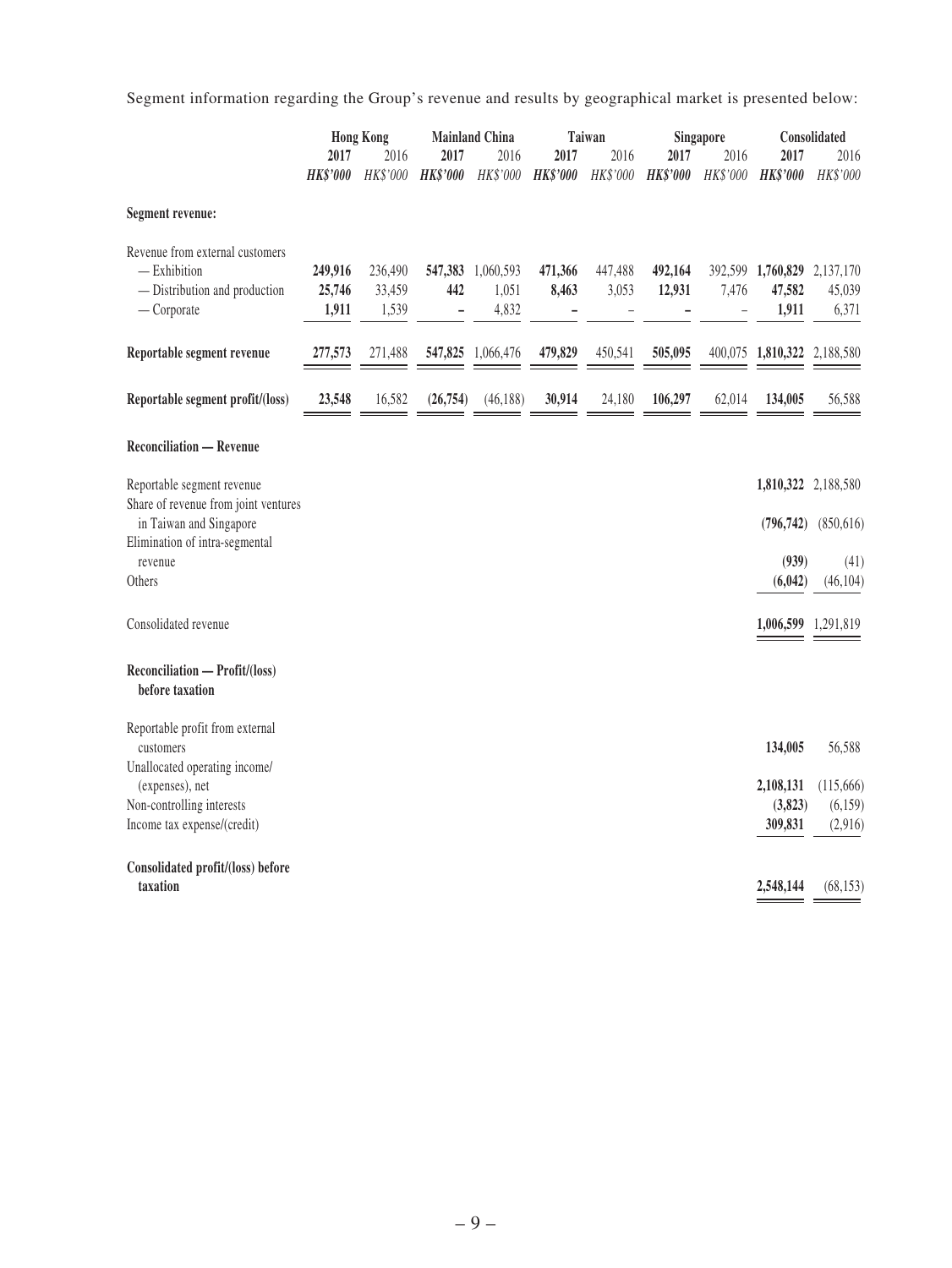#### **6 PROFIT/(LOSS) BEFORE TAXATION**

Profit/(loss) before taxation is arrived at after charging/(crediting):

#### **(a) Finance costs**

|              |                                                            | 2017            | 2016      |
|--------------|------------------------------------------------------------|-----------------|-----------|
|              |                                                            | <b>HK\$'000</b> | HK\$'000  |
|              | Interest on bank loans                                     | 26,807          | 30,577    |
|              | Interest on convertible bonds                              | 27,819          | 29,007    |
|              | Interest on put options to non-controlling interests       | 13,175          | 1,553     |
|              | Finance charges on obligations under finance leases        | 1,810           | 3,344     |
|              | Other ancillary borrowing costs                            | 8,224           | 1,401     |
|              |                                                            | 77,835          | 65,882    |
| ( <b>b</b> ) | Staff costs (excluding directors' emoluments)              |                 |           |
|              |                                                            | 2017            | 2016      |
|              |                                                            | <b>HK\$'000</b> | HK\$'000  |
|              | Salaries, wages and other benefits (note $(i)$ )           | 159,928         | 212,080   |
|              | Contributions to defined contribution retirement plans     | 3,353           | 1,460     |
|              |                                                            | 163,281         | 213,540   |
| (c)          | Other items                                                |                 |           |
|              |                                                            | 2017            | 2016      |
|              |                                                            | <b>HK\$'000</b> | HK\$'000  |
|              | Cost of inventories                                        | 33,789          | 34,233    |
|              | Cost of services provided                                  | 364,361         | 478,802   |
|              | Depreciation of property, plant and equipment              | 28,969          | 139,418   |
|              | Amortisation of intangible assets                          | 740             |           |
|              | Amortisation of film rights (note (ii))                    | 6,340           | 10,431    |
|              | Reversal of impairment of property, plant and equipment    |                 | (14, 122) |
|              | Impairment of goodwill                                     | 34,000          |           |
|              | Impairment of film rights                                  | 19,649          | 108       |
|              | Write-off of trade receivables                             | 6,548           |           |
|              | Fair value loss/(gain) on derivative financial instruments | 70,236          | (24,261)  |
|              | Impairment of other receivables                            | 10,897          |           |
|              | Impairment of available-for-sale equity securities         | 6,210           |           |
|              | Auditors' remuneration                                     | 5,997           | 4,952     |
|              | Gain on disposal of subsidiaries                           | (2,201,414)     |           |
|              | Gain on partial deemed disposal of a subsidiary            | (270, 762)      |           |
|              | Gain on step acquisition                                   | (369,900)       |           |
|              | Operating lease charges in respect of land and buildings   |                 |           |
|              | - minimum lease payments                                   | 157,447         | 199,362   |
|              | — contingent rentals                                       | 11,034          | 31,664    |
|              | Rental income less direct outgoings                        | (14, 395)       | (14, 175) |

*Notes:* (i) The amount includes provision for long service payments.

 (ii) The amortisation of film rights for the year is included in "Cost of sales" in the consolidated income statement.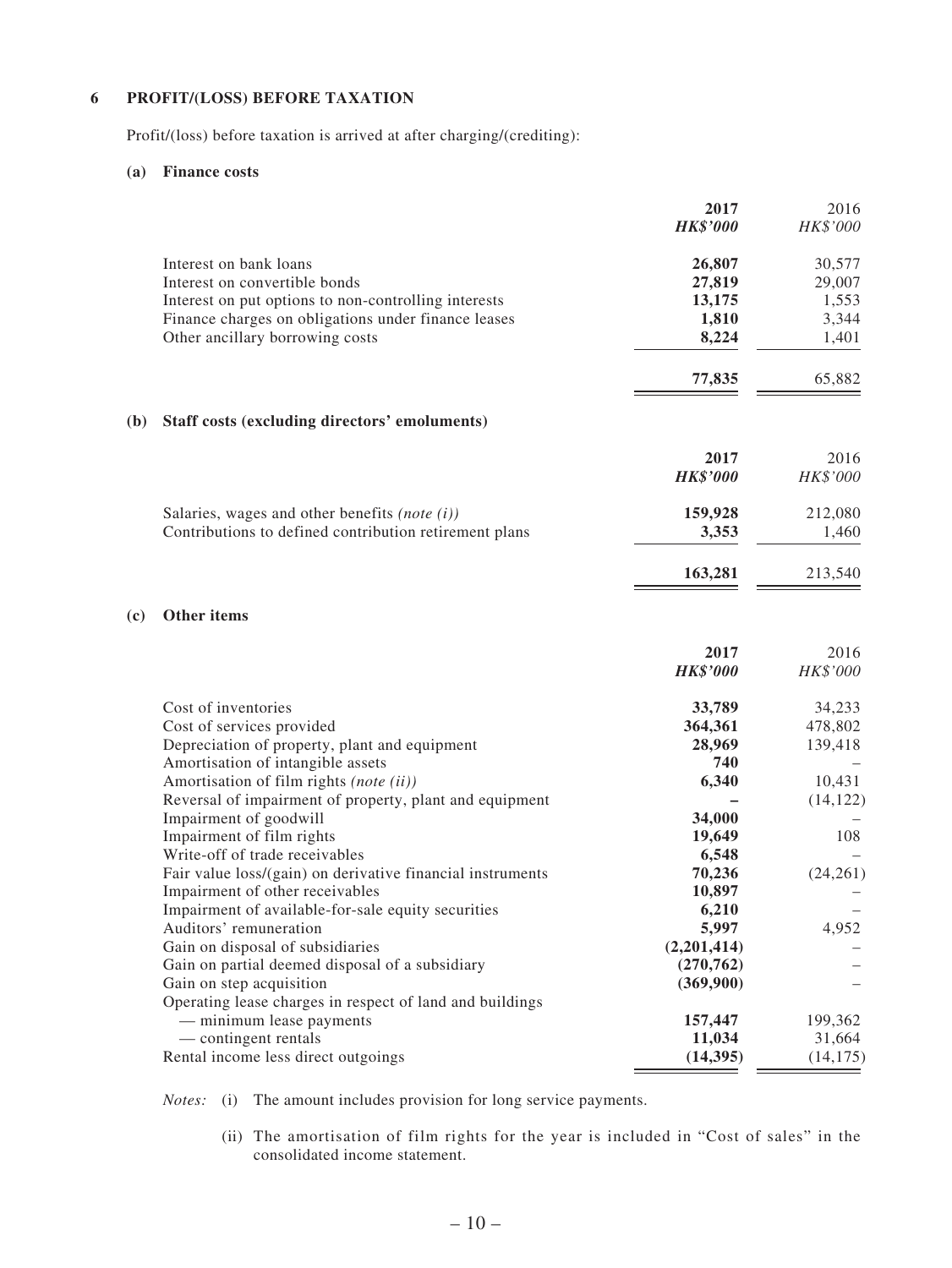#### **7 INCOME TAX IN THE CONSOLIDATED INCOME STATEMENT**

Taxation in the consolidated income statement represents:

|                                          | 2017<br><b>HK\$'000</b> | 2016<br>HK\$'000 |
|------------------------------------------|-------------------------|------------------|
| Current income tax                       |                         |                  |
| Provision for Hong Kong tax              | 1,868                   | 1,163            |
| Provision for overseas tax               | 326,053                 | 13,572           |
| Over-provision in respect of prior years | (1, 423)                | (23)             |
|                                          | 326,498                 | 14,712           |
| Deferred tax                             |                         |                  |
| Reversal of temporary differences        | (16, 667)               | (17,628)         |
|                                          | 309,831                 | (2,916)          |

#### *Notes:*

- (i) The provision for Hong Kong Profits Tax for 2017 is calculated at  $16.5\%$  (2016:  $16.5\%$ ) of the estimated assessable profits for the year.
- (ii) The provision for the Mainland China Corporate Income Tax of the subsidiaries established in the Mainland China is calculated at 25% (2016: 25%) of the estimated taxable profits for the year.
- (iii) The provision for Singapore Corporate Income Tax of the subsidiaries established in Singapore is calculated at 17% of the estimated taxable profits for the year.
- (iv) The provision of the Mainland China Corporate Income Tax on the gain on disposal of subsidiaries of HK\$311,692,000 is calculated at 10% on the difference between the total consideration of the disposal and the cost of equity interest of the subsidiaries being disposed of.
- (v) During the year ended 31 December 2017, the Group paid HK\$4,315,000 (2016: HK\$7,030,000) for income taxes on distributed earnings from its joint venture in Taiwan.

During the year ended 31 December 2017, the Group provided HK\$3,790,000 (2016: HK\$4,082,000) for income taxes on accumulated earnings generated by its joint venture in Taiwan which will be distributed to the Group in the foreseeable future.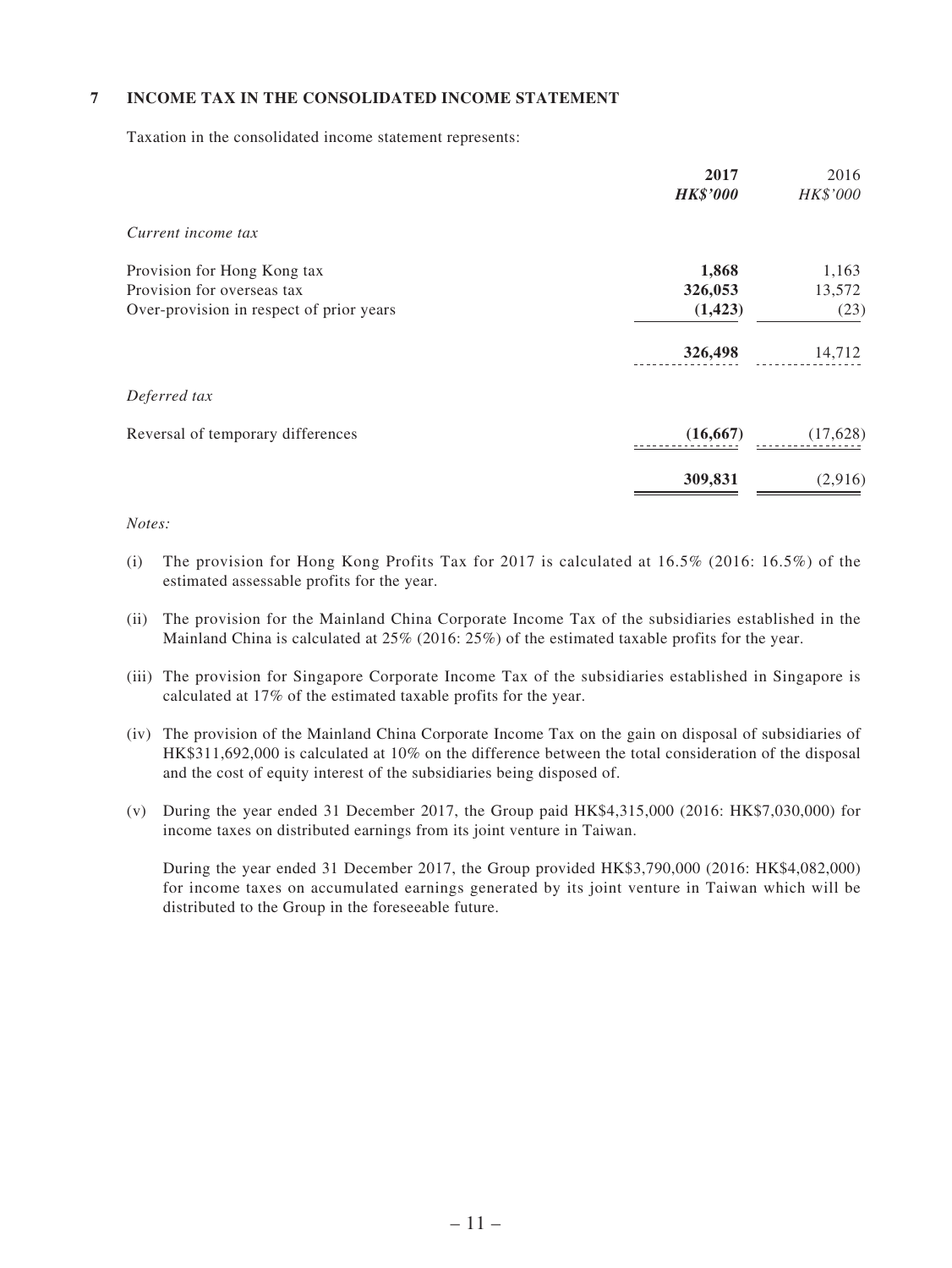#### **8 EARNINGS/(LOSS) PER SHARE**

#### **(a) Basic earnings/(loss) per share**

The calculation of basic earnings/(loss) per share is based on the profit/(loss) attributable to equity holders of the Company of HK\$2,242,136,000 (2016: loss of HK\$59,078,000) and the weighted average number of ordinary shares of 2,786,995,888 (2016: 2,742,519,248), in issue during the year.

|                                                              | 2017          | 2016          |
|--------------------------------------------------------------|---------------|---------------|
|                                                              | <b>Number</b> | <b>Number</b> |
|                                                              | of shares     | of shares     |
| Issued ordinary shares at 1 January                          | 2,742,519,248 | 2,742,519,248 |
| Effect of shares repurchased                                 | (7,704,657)   |               |
| Effect of share options exercised                            | 47,724,131    |               |
| Effect of conversion of convertible bonds                    | 4,457,166     |               |
| Weighted average number of ordinary shares as at 31 December | 2,786,995,888 | 2,742,519,248 |

#### **(b) Diluted earnings/(loss) per share**

Diluted earnings/(loss) per share is calculated by adjusting the weighted average number of ordinary shares outstanding to assume exercise or conversion of all dilutive potential ordinary shares. The Company does not have any dilutive potential ordinary shares as at 31 December 2017 (2016: two categories of dilutive potential ordinary shares: share options and convertible bonds). The convertible bonds are assumed to have been converted into ordinary shares and the net loss is adjusted to eliminate the interest expense less the tax effect. The calculation for share options is determined by the number of shares that could have been acquired at fair value (determined as the average market price of the Company's shares for the period) based on the monetary value of the subscription rights attached to the outstanding share options.

During the year ended 31 December 2017, the convertible bonds have been either converted or redeemed and the share options were either exercised or expired, including the share options granted to and exercised by a director during the year ended 31 December 2017. There were no diluted potential shares in existence as at 31 December 2017.

For the year ended 31 December 2016, the potential ordinary shares arising from the assumed conversion of convertible bonds and exercise of share options were not included in the calculation of adjusted loss per share as they were anti-dilutive.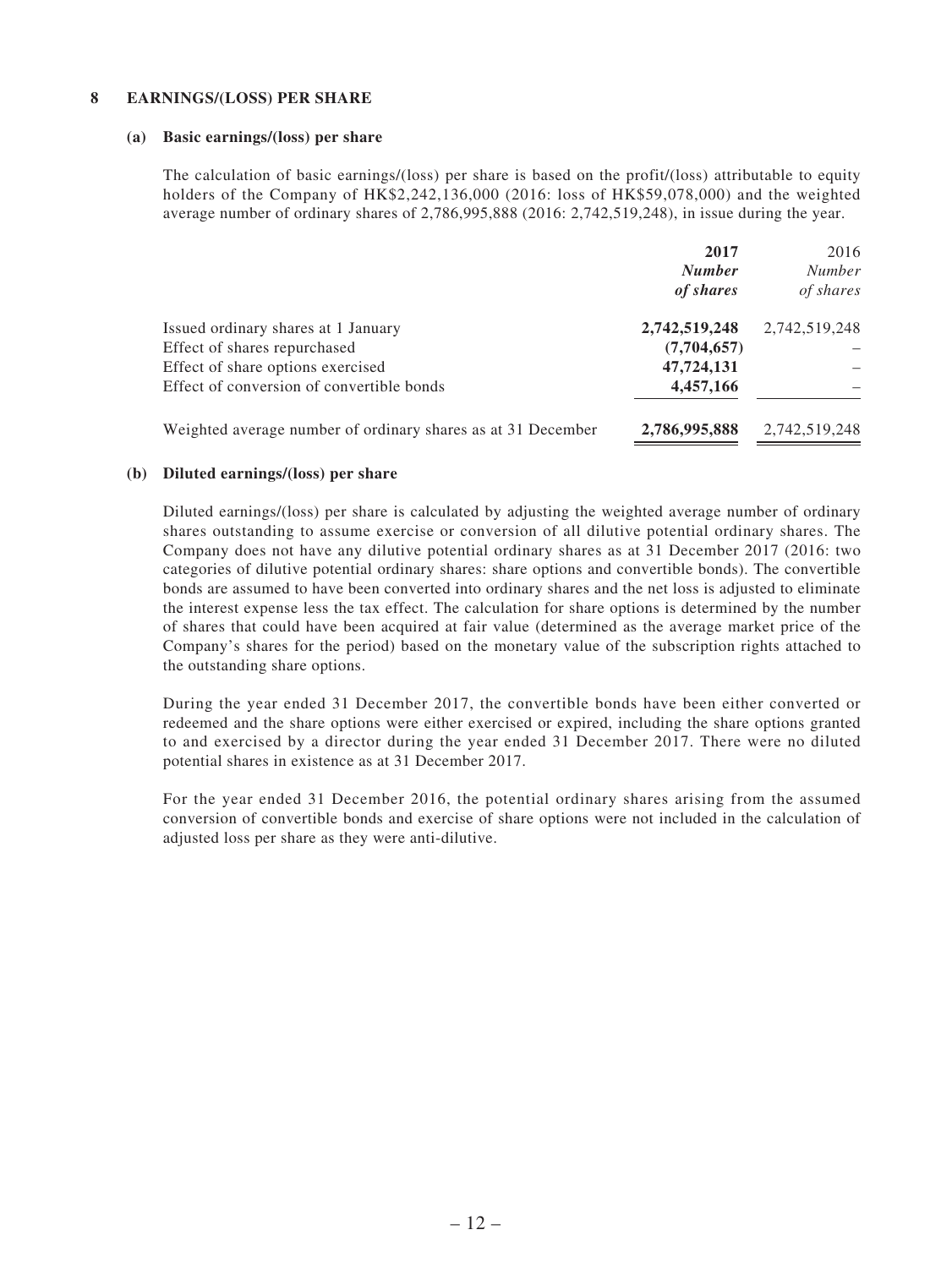#### **9 TRADE RECEIVABLES**

The Group usually grants credit periods ranging from one to three months. Each customer has a credit limit and overdue balances are regularly reviewed by management.

As of the end of the reporting period, the ageing analysis of trade receivables, based on the invoice date and net of allowance for doubtful debts, is as follows:

| 2017<br><b>HK\$'000</b> | 2016<br>HK\$'000 |
|-------------------------|------------------|
| 42,125                  | 10,841           |
| 5,228                   | 3,564            |
| 196                     | 585              |
| 3,371                   | 6,247            |
| 50,920                  | 21,237           |
|                         |                  |

At 31 December 2017, trade receivables of the Group included amounts totalling HK\$30,000 (2016: HK\$41,972,000) due from related companies and an amount of HK\$814,000 (2016: HK\$1,452,000) due from a joint venture, which are unsecured, interest-free and recoverable within one year. At 31 December 2016, trade receivables due from related companies of HK\$41,012,000 associated with the disposal group were reclassified as held for sale.

#### **10 TRADE PAYABLES**

The ageing analysis of trade payables as of the end of the reporting period is as follows:

| 2017    | 2016            |
|---------|-----------------|
|         | HK\$'000        |
| 100,001 | 32,266          |
| 1,989   | 162             |
| 1,323   | 383             |
| 10,886  | 10,683          |
| 114,199 | 43,494          |
|         | <b>HK\$'000</b> |

At 31 December 2017, trade payables of the Group included the amounts totalling HK\$26,000 (2016: HK\$35,765,000) due to related companies which were unsecured, interest-free and repayable on demand. At 31 December 2016, trade payables due to related companies of HK\$35,734,000 associated with the disposal group were reclassified as held for sale.

#### **11 DIVIDENDS**

During the year ended 31 December 2017, a special dividend of HK\$0.351 per ordinary share amounting to a total of HK\$1,002,201,000 was declared and paid (2016: Nil), which was based on 2,855,273,677 ordinary shares in issue on the date of declaration.

On 4 January 2018, the Group declared a special dividend of HK\$0.253 per ordinary share amounting to a total of HK\$708,316,000. The special dividend proposed after the end of the reporting period has not been recognised as a liability at the end of the reporting period.

The directors do not recommend the payment of final dividend for the year ended 31 December 2017 (2016: Nil).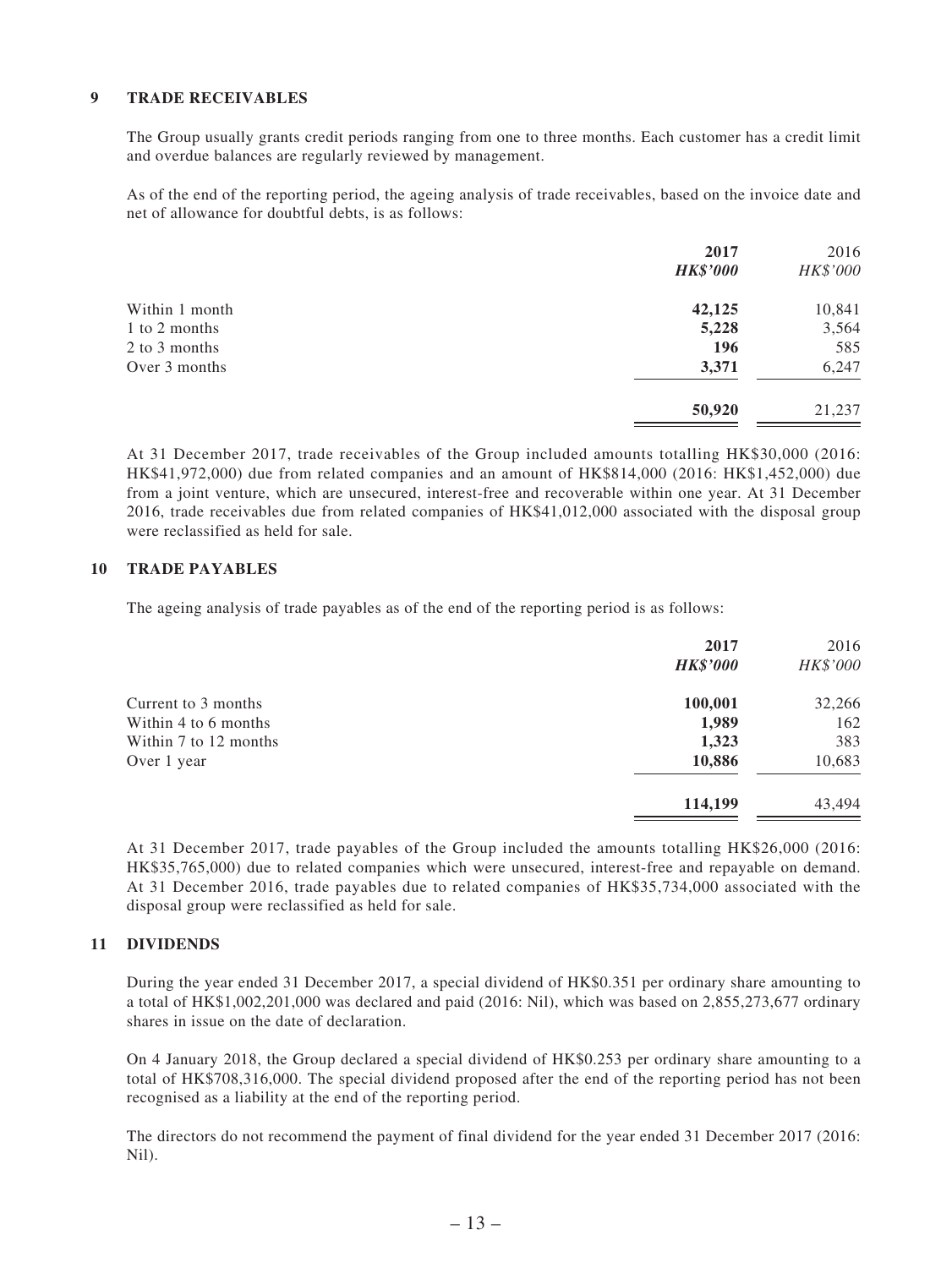# **MANAGEMENT DISCUSSION AND ANALYSIS**

## **Operation and Financial Review**

As a result of the completion of the Disposal in July 2017, by which all the cinemas of the Group in Mainland China were disposed of since then, the Group's revenue decreased by 22.1% to HK\$1,007 million and the gross profit decreased by 21.6% to HK\$602 million compared with last year. Gross profit margin maintained stably at 59.8% (2016: 59.5%).

Profit attributable to the equity holders of the Company amounted to HK\$2,242 million as compared to the loss attributable to the equity holders of HK\$59 million in last year. The significant profit was mainly resulted from a gain of HK\$2,201 million arising from the Disposal in July 2017, netting off by several one-off expenses such as change in fair value of financial derivatives (which were derecognised during the year) and the loss on remeasurement of liability component of the convertible bonds upon early redemption.

As of 31 December 2017, the cash and cash equivalents of the Group was HK\$1,961 million (2016: HK\$152 million). Outstanding borrowings amounted to HK\$1,235 million (2016: HK\$595 million), which comprised mainly interest-bearing bank loans. The interest-bearing bank loans were secured by pledged cash, an office property and the equity interests in several subsidiaries of the Company. The Group's gearing ratio (measured as total borrowings to total assets) was maintained healthy at 26.4% (2016: 18.9%) and the Group was in a net cash position (measured as cash and bank deposits less total borrowings) of HK\$910.6 million (2016: net debt position of HK\$379.7 million).

## **Business Review**

### *Film Exhibition*

The Group opened 2 cinemas with 16 screens and closed 1 cinema with 9 screens during the year. After disposing of 77 cinemas of the Disposed Business, the Group operated 31 cinemas with 249 screens in total across Hong Kong, Taiwan and Singapore as at 31 December 2017. As a result of the Disposal, by which all cinemas of the Group in Mainland China was were disposed of since July 2017, our cinemas served 40 million guests as compared to 52 million guests last year, and our gross box office receipts on a full and aggregated basis were recorded at HK\$2,168 million, representing a drop of 15.6% from last year. The major Hollywood blockbusters released this year were *Beauty And The Beast (2017) (*美女與野獸 *(2017))*, *Fast & Furious 8 (*狂野時速*8)*, *Wonder Woman (*神奇女俠*)*, *The Boss Baby (*波士*BB)*, *Logan (*盧 根*)*, *The Mummy (2017) (*盜墓迷城 *(2017))* and *Thor: Ragnarok (*雷神索爾*3*:諸神黃昏*)*. The major Chinese language blockbusters were *Kung Fu Yoga (*功夫瑜伽*)*, *Journey to the West: Demon Chapter (*西遊伏妖篇*)* in Hong Kong and Mainland China; *Dangal (*摔跤吧!爸爸*)* in Mainland China and Taiwan.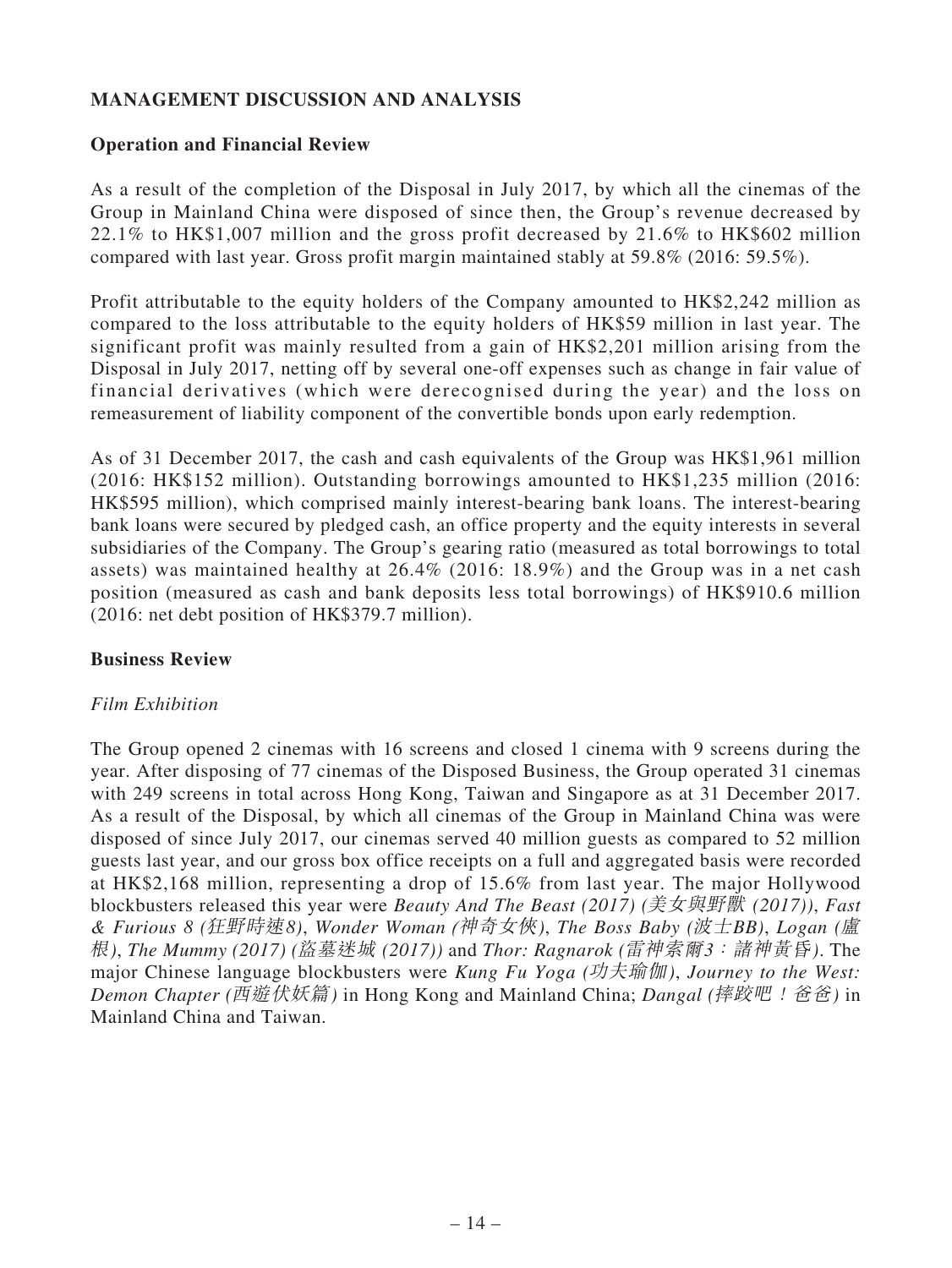## **Operating Statistics of the Group's Cinemas**

*(For the year ended 31 December 2017)*

|                                               | <b>Mainland</b> |                  |               |                  |
|-----------------------------------------------|-----------------|------------------|---------------|------------------|
|                                               | China           | <b>Hong Kong</b> | <b>Taiwan</b> | <b>Singapore</b> |
| Number of cinemas*                            | 77              |                  |               | 12               |
| Number of screens*                            | 539             | 23               | 127           | 99               |
| Admissions $(million)**$                      | 12.9            | 2.3              | 15.8          | 9.0              |
| Net average ticket price $(HK\$ <sup>**</sup> | 34              | 84               |               | 60               |

\* as of 31 December 2017, except for the operating statistics for Mainland China are as of 28 July 2017 which was the completion date of the Disposal

\*\* The operating statistics for Mainland China were presented up to 28 July 2017, the completion date of the Disposal

The Group is dedicated to the provision of a diversified video and audio experience for its audiences. All screens of the Group have been established with advanced digital equipment and are 3D compatible. There were 7 IMAX® screens in total for the Group in Taiwan as at 31 December 2017. The Group has also been enhancing the experience for our audiences by equipping 4DXTM, D-Box Motion Chairs, Advanced Panorama Dolby Atoms and DTSX sound systems in our cinemas in different regions.

## *Mainland China*

*Operating Statistics of the Group's Cinemas in Mainland China before the Disposal*

| $1.1.2017-$ |            |
|-------------|------------|
| 28.7.2017   | 31.12.2016 |
| 77          | 76         |
| 539         | 531        |
| 12.9        | 24.8       |
| 30          | 29         |
| 421         | 792        |
|             |            |

\* as of 28 July 2017 (2016: 31 December 2016), the completion date of the Disposals

# before deduction of government taxes and charges

The Group's gross box office receipts generated by its multiplexes in Mainland China decreased by 47% to RMB421 million compared with last year as a result of the Disposal. During the year under review, the Group opened 1 new cinema with 8 screens in the city of Xiamen. Notwithstanding the foregoing, the average ticket price during the period increased by 3.4% to RMB30 as compared to the yearly average in 2016 as a result of more marketing campaigns launched.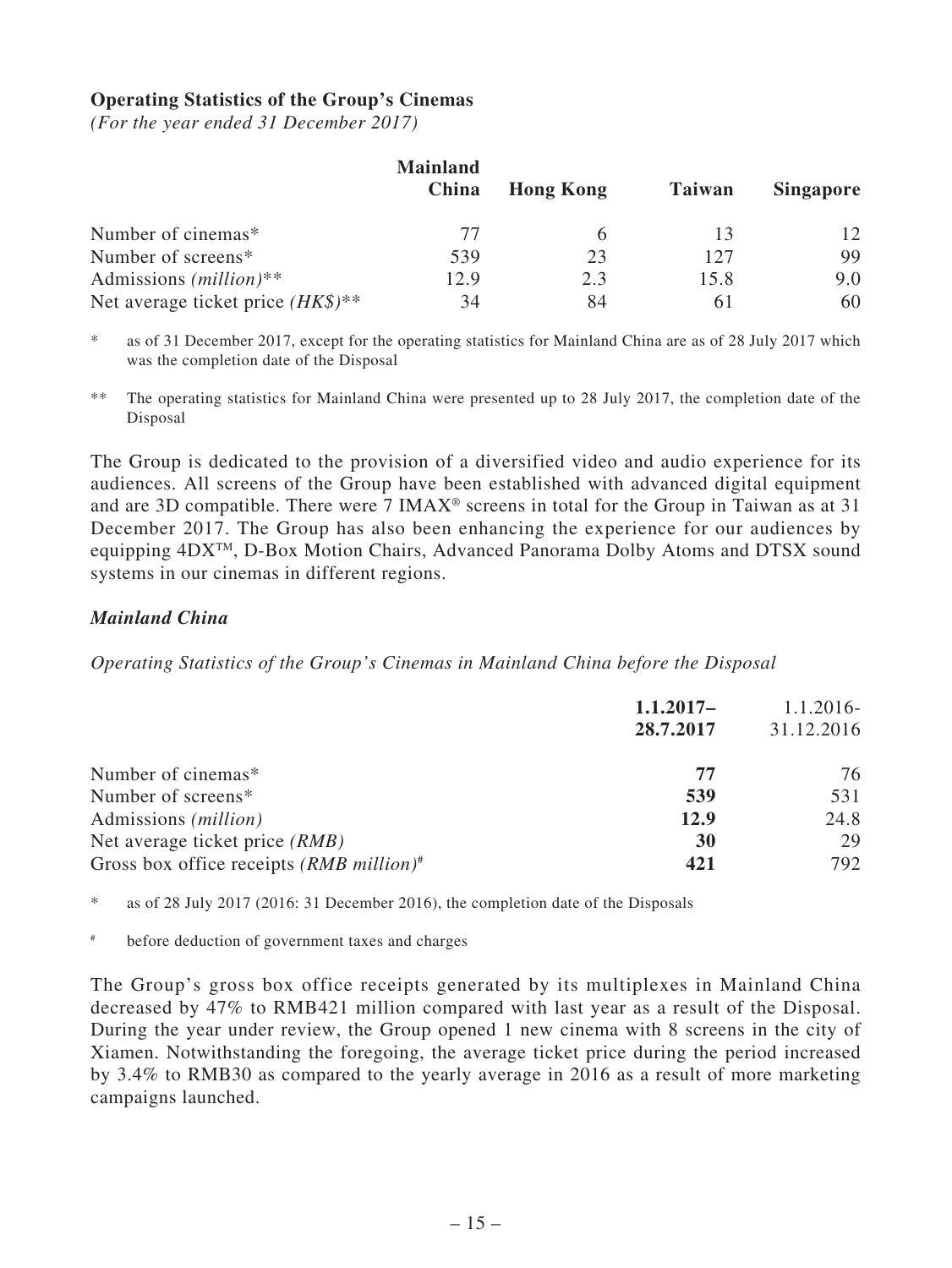The loss incurred from the operating of our exhibition business in Mainland China was HK\$16 million for the year under review compared to HK\$42 million last year. The reduction in loss was mainly attributable to the completion of the Disposal in July 2017 and the continuous improvement in operation efficiency on ramped-up cinemas which helped to boost both box office and non-box office revenue, and the implementation of prudent cost control as well. For details of the Disposal, please refer to the circular dated 13 March 2017 and the announcements dated 10 February 2017 and 28 July 2017 of the Company published on the website of The Hong Kong Exchanges and Clearing Limited.

# *Hong Kong*

*Operating Statistics of the Group's Cinemas in Hong Kong*

|                                          | 2017 | 2016 |
|------------------------------------------|------|------|
| Number of cinemas*                       |      | 6    |
| Number of screens*                       | 23   | 23   |
| Admissions ( <i>million</i> )            | 2.3  | 2.4  |
| Net average ticket price $(HK\$ )        | 84   | 83   |
| Gross box office receipts (HK\$ million) | 195  | 203  |

as of 31 December

During the year under review, the Hong Kong market as a whole recorded box office receipts of HK\$1.86 billion, a decrease of 5.1% from HK\$1.96 billion in last year. The Group's cinemas in Hong Kong recorded box office receipts of HK\$195 million this year (2016: HK\$203 million), representing a decrease of 3.9% compared to the same period last year. Despite the decrease, the Group still outperformed the Hong Kong market. Net average ticket price of the Group grew 1.2% to HK\$84 in Hong Kong since more alternative content shows with higher average ticket price were held, and the general increase in the ticket prices for year.

To enable our cinemas becoming entertainment hubs of greater scope, we showed 132 alternative contents in 2017, a big jump of 63.0% from 81 in last year. It was encouraging that we developed a competent team in organising the alternative contents and a strong base of alternative content fans. It was proven by our successful alternative content shows such as the 12 shows of Live Broadcast "*Aqours 1st Lovelive! ~Step! Zero To One~*" and the 18 shows of Live Broadcast "*Aqours 2nd LoveLive! Happy Party Train Tour*", which, respectively, reached a remarkable 98.5% and 84.2% fill rates with 1,942 and 2,783 admissions, and the two broadcasts recorded an average ticket price of HK\$330.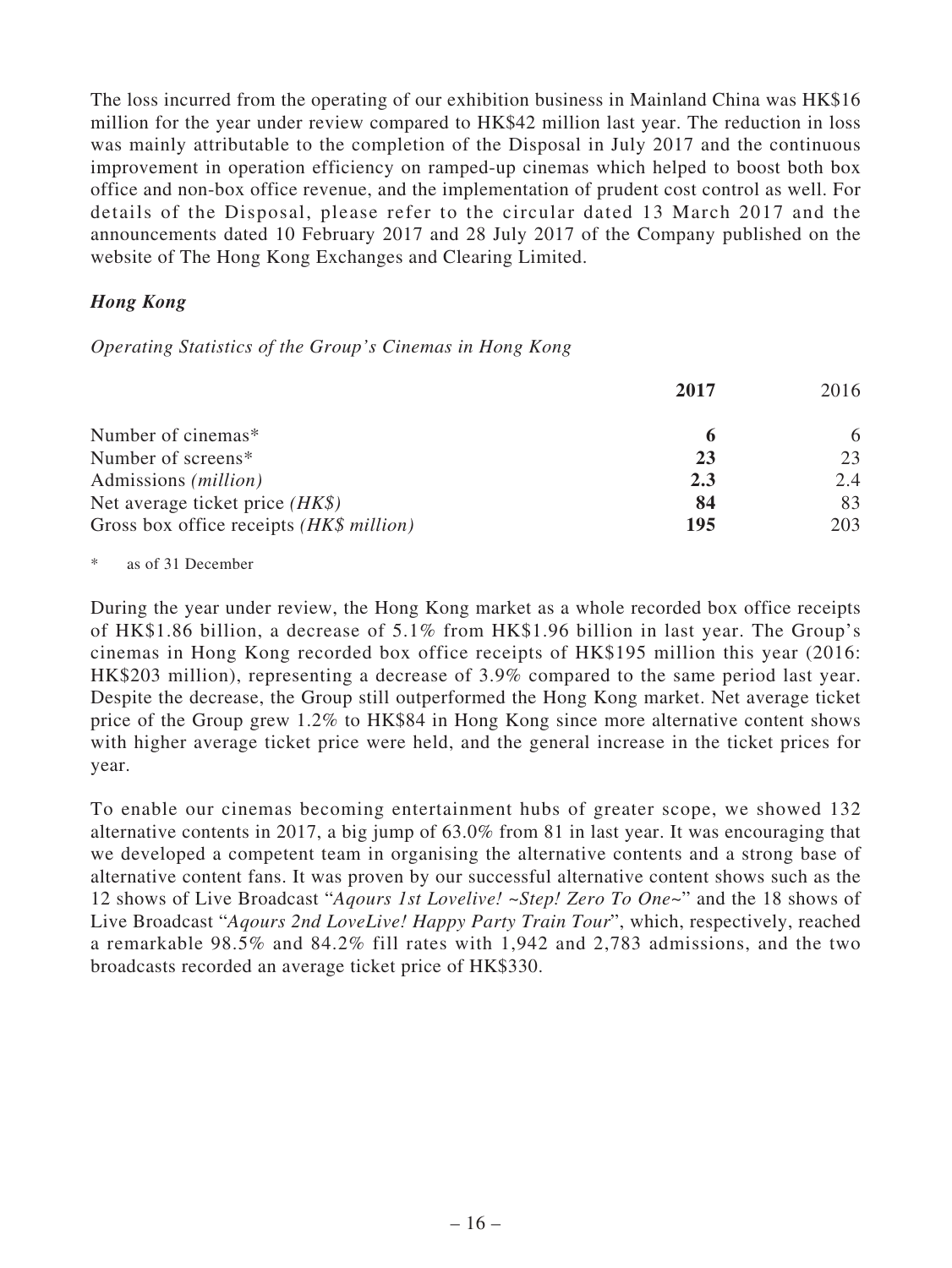### *Taiwan*

*Operating Statistics of the Group's Cinemas in Taiwan*

|                                   | 2017 | 2016 |
|-----------------------------------|------|------|
| Number of cinemas*                | 13   | 14   |
| Number of screens*                | 127  | 136  |
| Admissions ( <i>million</i> )     | 15.8 | 15.7 |
| Net average ticket price (NTD)    | 234  | 240  |
| Box office receipts (NTD billion) | 3.7  | 3.8  |

\* as of 31 December

During the year, Taipei City's market box office receipts amounted to NTD3.90 billion, representing a slight decrease of 0.1% from NTD3.91 billion last year. The Group's 35.71% owned Vie Show cinema circuit ("Vie Show") recorded total box office receipts of NTD3,686 million (2016: NTD3,760 million), representing a decrease of 2.0% from last year as a result of the weakened market and the closure of one cinema in Taichung Mode Mall. However, it still outperformed the market in Taiwan and the share of net profit from Vie Show increased from HK\$24.2 million to HK\$30.9 million compared to the corresponding period last year. Vie Show continued to be the largest film exhibitor in Taiwan. Adhering to the Group's comprehensive entertainment hub strategy, the popular "UNICORN" handmade popcorn counter has been operated in all 13 cinemas (31 December 2016: 6 cinemas).

### *Singapore*

*Operating Statistics of the Group's Cinemas in Singapore*

|                                   | 2017        | 2016 |
|-----------------------------------|-------------|------|
| Number of cinemas*                | 12          |      |
| Number of screens*                | 99          | 91   |
| Admissions ( <i>million</i> )     | 9.0         | 9.4  |
| Net average ticket price $(S\$ )  | <b>10.6</b> | 10.2 |
| Box office receipts (S\$ million) | 95          | 96   |

\* as of 31 December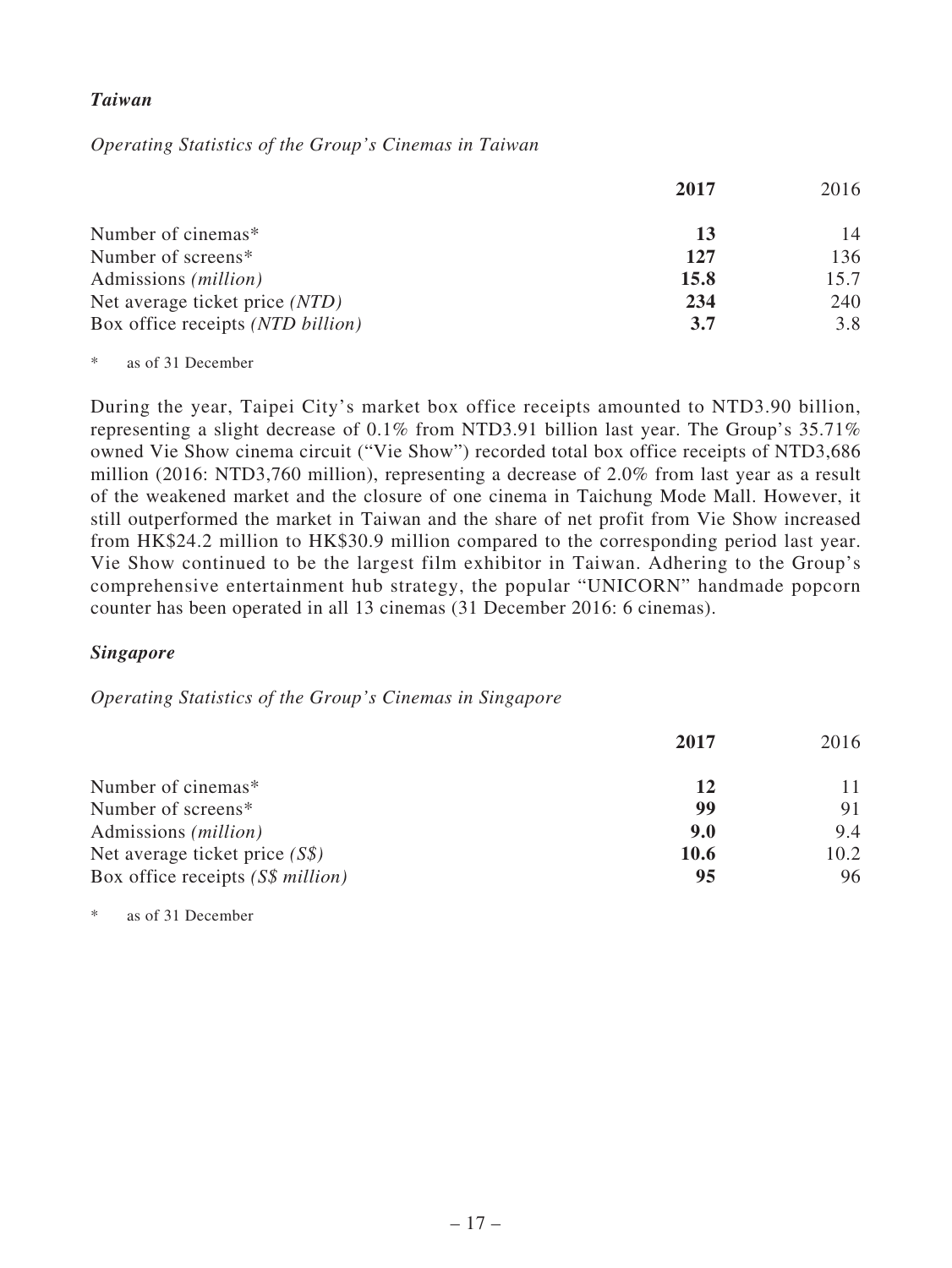During the year, the Singapore market box office receipts dropped by 5.9% to S\$206 million (2016: S\$219 million) due to lack of record blockbusters. Golden Village cinemas reported box office receipts of S\$95 million (2016: S\$96 million), representing a slight decrease in box office receipts of 1.0% compared to last year. Nevertheless, the Group's performance in Singapore outperformed the market in Singapore and it continued to be the market leader with a market share of 46.3% (43.7% in 2016). Golden Village cinemas' automated ticketing machines and auto-gates give patrons an easy, fast and efficient cinematic experience like none of the others. Hollywood blockbusters are always popular in Singapore and bring a stable profit contribution to the Group. Hollywood blockbusters released during the year included *Thor: Ragnarok (*雷神索爾*3*:諸神黃昏*)*, *Beauty And The Beast (2017) (*美女與野獸 *(2017))*, *Justice League (*正義聯盟*)*, *Wonder Woman (*神奇女俠*)*, *Fast & Furious 8 (*狂野時速 *8)*, *Spider-Man: Homecoming (*蜘蛛人:返校日*)* and *Guardians Of The Galaxy Vol. 2 (*銀河守護 隊 *2)*. During the year, the Group's share of net profit from the Golden Village cinema circuit increased by 71.4% to HK\$106 million, mainly attributable to the completion of acquiring the remaining 50% equity interest of Dartina Development Limited (the "Acquisition") in October 2017. For details of the Acquisition, please refer to the circular dated 19 December 2017 of the Company published on the website of The Hong Kong Exchanges and Clearing Limited.

## **Film & TV Programme Distribution and Production**

On an aggregated basis the Group's film distribution and production business recorded revenue of HK\$48 million (2016: HK\$45 million), representing an increase of 7% compared to last year. The distribution revenue was mainly generated by distributing some famous releases such as *Chasing The Dragon (*追龍*)*, *The Yuppie Fantasia 3 (*小男人週記 *3)* and *Shock Wave (*拆彈專家*)* in Hong Kong, *The Tag-Along 2 (*紅衣小女孩 *2)* and *DiDi's Dreams (*吃吃的愛*)* in Taiwan and *Ah Boys to Men 4 (*新兵正傳I<sup>V</sup>*)* and *The Foreigner (*英倫對決*)* in Singapore. For the production sector, the Group will continue to invest independently and cooperatively with local and overseas studios to produce movies and TV programmes of high quality and carry out intellectual property redevelopment in the foreseeable future. The Group's film library with perpetual distribution rights kept on bringing steady licensing income to the Group.

## **EVENT AFTER THE REPORTING PERIOD**

On 4 January 2018, the Group declared a special dividend of HK\$0.253 per share of the Company, amounting to HK\$708,316,000.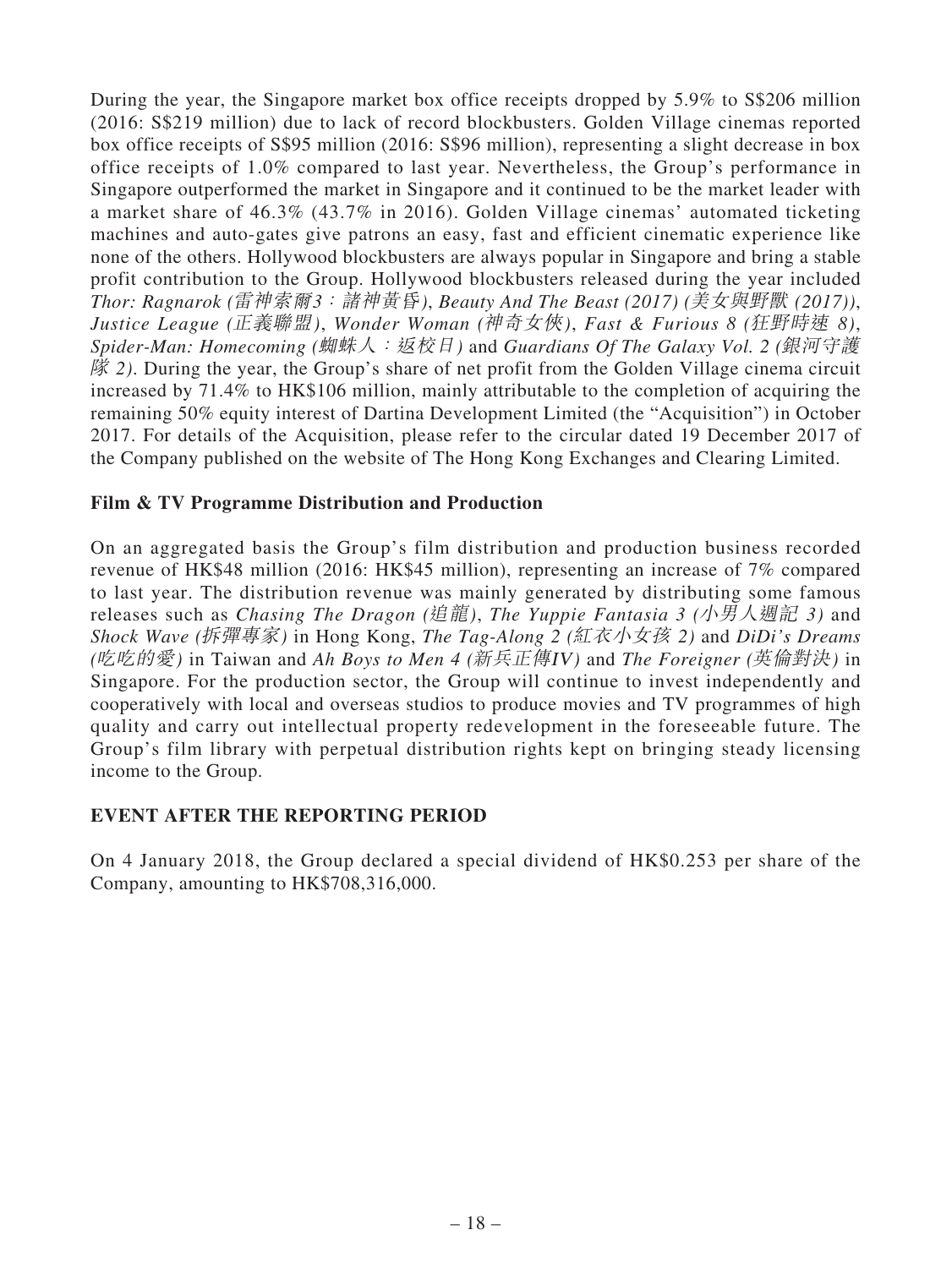## **PROSPECTS**

Looking forward, the Group will continue our cinema networks expansion strategy for its film exhibition segments. Our high calibre teams in different regions will keep identifying cinema sites with good market penetration, undervalued targets for acquisition and profitable cooperation opportunities in the market.

In Hong Kong, the Group will further invest into the film exhibition business by opening on average one or two new cinemas each year by competing for existing cinema sites currently run by other cinema operators upon the expiry of their leases, identifying populated areas currently not served by any cinema to explore opportunities of launching new cinemas, and acquiring existing cinema sites of other cinema operators depending on the availability of new sites in the market and the commercial terms. Riding on the success of alternative contents in previous years, the Group will cooperate with different business partners to offer a variety of events including mini-concerts and fans meeting artists in the cinemas. It is expected that the growth of demand for alternative shows will continue to bring considerable profit to the Group. At the same time, the Group will keep selectively invest in film and video production and distribution business and wisely on any high return projects.

In Mainland China, the Group plans to ramp up the film, video and TV production business by producing and/or co-investing in new mid-to-large scale films after completion of the Disposal. With the foundation that the Group has laid in its distribution network, the Group will prudently enlarge the distribution business by acquiring distribution rights of films depending on the availability, quality and potential profitability of such opportunities. Apart from expanding existing business, the Group is also open to any new projects that could further diversify our business and benefit the Group as a whole.

In Taiwan, Vie Show will consistently stick with the cinema network expansion strategy. Plenty of potential sites and cooperation opportunities are currently under our review and negotiation and more cinemas are expected to be opened in the coming few years.

In Singapore, the Group will continue to grow by actively pursuing suitable cinema sites that bring us additional steadily cash flow. It is expected 2 more cinemas in Bedok and Funan with 13 screens and 1,050 seats in total will be launched in the upcoming years. Adopting the strategy to diversify the earning stream to achieve sustainable growth, advanced settings such as  $4DX^{TM}$  motion seat hall and Gemini couple seat to offer an extraordinary movie experience as well as conventional halls to cater to the mass market will be provided in some of our new sites.

Looking ahead, as the global economy remains challenging, the Group will keep paying close attention to the regional economy and adjust its strategy and deploy its resources accordingly. It is believed that, taking into account its ample financial capacity as a result of the Disposal, the Group will continue to actively seek investment opportunities in the regional media, entertainment and technology sectors that are related to the Group's existing business, and at the same time be prepared to seek any high return new business that adds value to our Shareholders. The directors are confident that the Group will be able to achieve sustainable growth and deliver long term value to the shareholders, and at the same time keep diversifying the business as well.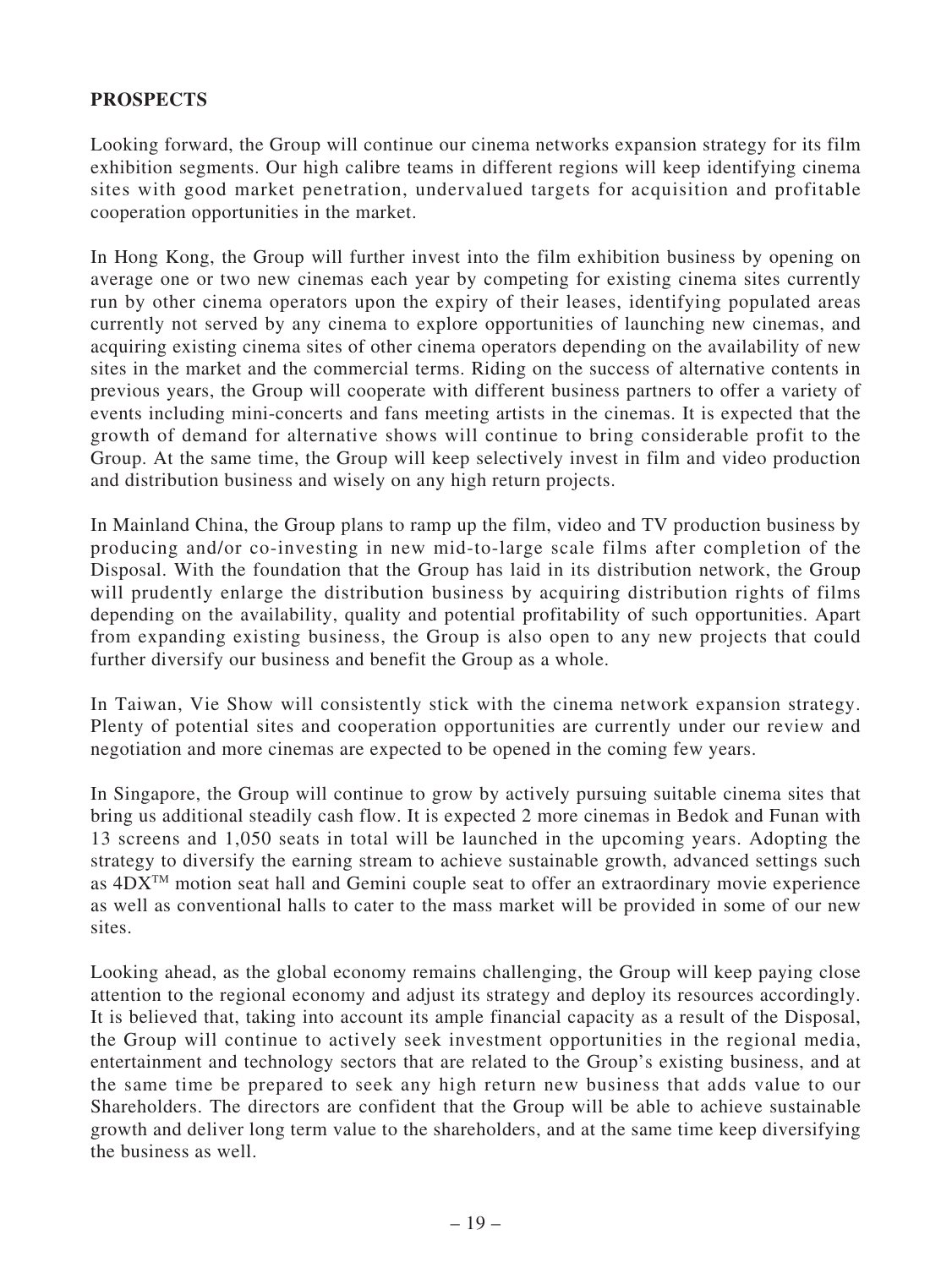# **FINANCIAL RESOURCES AND LIQUIDITY**

As of 31 December 2017, the Group had cash and cash equivalents amounting to HK\$1,961 million (2016: HK\$152 million). The Group's total outstanding borrowings amounted to HK\$1,235 million (2016: HK\$595 million), which comprised mainly bank borrowings, compared to bank borrowing of HK\$411 million and convertible bonds of HK\$184 million in 2016. The Group's gearing ratio, calculated on the basis of total borrowings over total assets stood at a healthy level of 26.4% (2016: 18.9%) and our cash to debt ratio at 173.7% (2016: 36.2%). As of 31 December 2017, the Group had HK\$185 million pledged cash balances to secure its banking facilities. In order to minimise potential risks for the Group's development and economic status, the management will keep monitoring gearing and will make relative adjustments if necessary. The Group at this moment has reasonable financial leverage. Meanwhile, the Group takes advantage of equity financing together with available bank loan facilities to fund the cinema projects, potential acquisitions of profitable business opportunities so as to implement its expansion plan. The Group believes that its current cash holding and available financial facilities will provide sufficient resources for its working capital requirements.

The Group's assets and liabilities are principally denominated in Hong Kong dollars and Renminbi, except for certain assets and liabilities associated with the investments in Singapore and Taiwan. The overseas joint ventures of the Group are operating in their local currencies and are subject to minimal exchange risk. The directors will continue to assess the exchange risk exposure, and will consider possible hedging measures in order to minimise the risk at reasonable cost. The Group did not have any significant contingent liabilities or off-balance sheet obligations as of 31 December 2017 (31 December 2016: Nil).

# **EMPLOYEES AND REMUNERATION POLICIES**

As at 31 December 2017, the Group had 394 (2016: 1,745) permanent employees. The Group remunerates its employees mainly by reference to industry practice. The Group also operates a defined contribution retirement benefit scheme under the Mandatory Provident Fund Schemes Ordinance and as at 31 December 2017, there were no forfeited contributions arising from employees leaving the retirement benefit scheme.

# **FINAL DIVIDEND**

The Directors do not recommend the payment of any final dividend for the year ended 31 December 2017 (31 December 2016: Nil).

# **PURCHASE, SALE OR REDEMPTION OF LISTED SECURITIES**

During the year ended 31 December 2017, the Company repurchased a total of 70,530,000 ordinary shares of its own ordinary shares through The Stock Exchange of Hong Kong Limited (the "Stock Exchange") at a total consideration of HK\$49,105,250. As at 31 December 2017, the total number of Shares in issue was 2,799,669,050. All the repurchased Shares were cancelled.

Save as disclosed above, neither the Company nor any of its subsidiaries purchased, sold or redeemed any of the Company's listed securities during the year.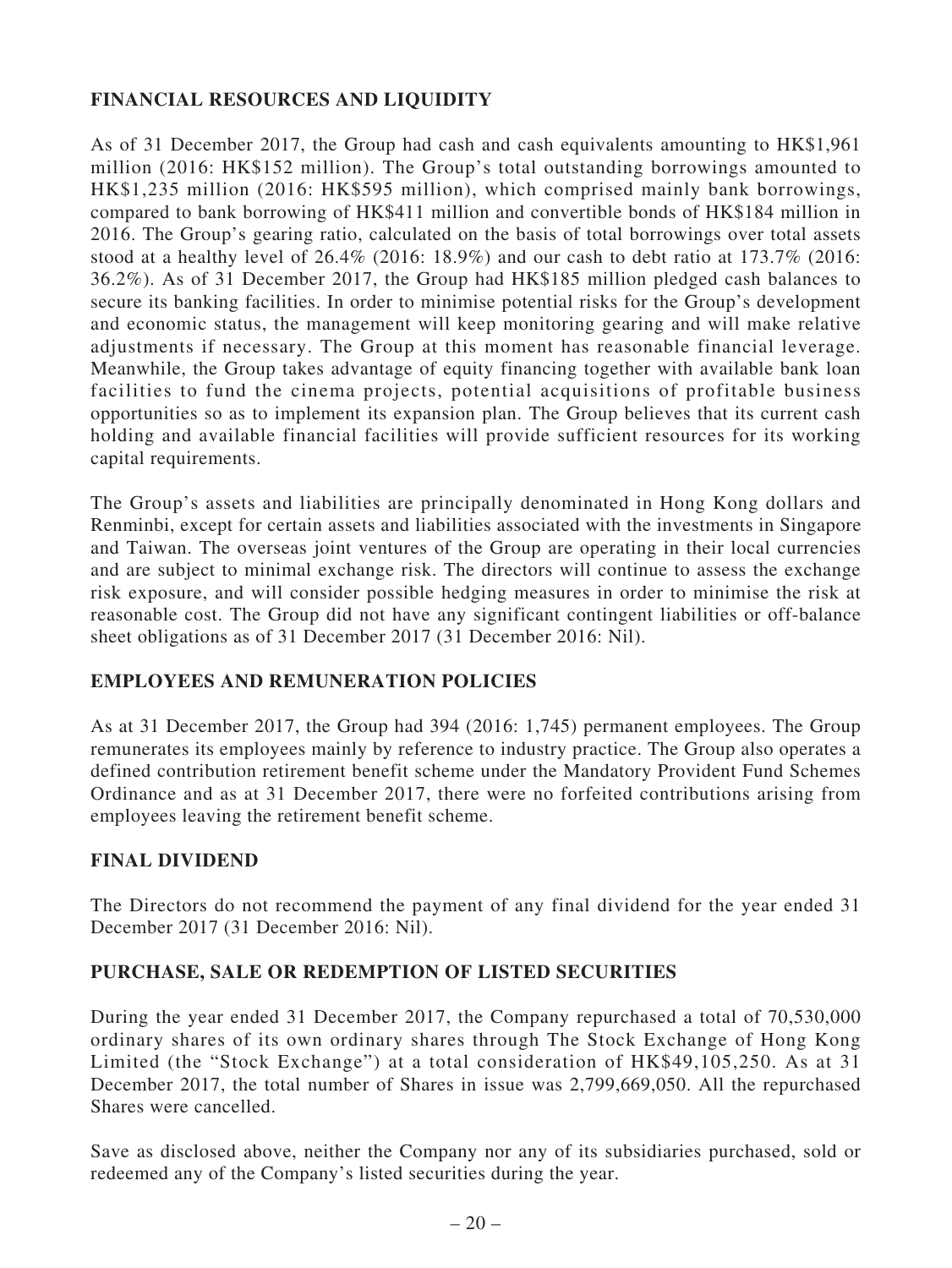# **COMPLIANCE WITH MODEL CODE**

The Company has adopted its own code on terms no less exacting than those set out in the Model Code for Securities Transactions by Directors of Listed Issuers in Appendix 10 of the Listing Rules (the "Model Code"). The Company has made specific enquiries with all the Directors and all of them have confirmed that they had complied with the requirements set out in the Model Code and the Company's Code for the year ended 31 December 2017.

## **COMPLIANCE WITH CODE ON CORPORATE GOVERNANCE CODE**

The Board recognises the importance of good corporate governance to maintain the Group's competitiveness and lead to its healthy growth. The Company has taken steps not only to comply with code provisions as set out in the Corporate Governance Code (the "CG Code") under Appendix 14 to the Listing Rules but also to aim at enhancing corporate governance practices of the Group as whole.

For the year ended 31 December 2017, the Company has complied with the code provisions of CG Code, with the exception of code provisions A.4.1 and E.1.2.

Pursuant to code provision A.4.1 of the CG Code, non-executive directors of a listed issuer should be appointed for a specific term, subject to re-election. All non-executive Directors were not appointed for a specific term but are subject to the requirement of retirement by rotation and re-election at least once every three years at the annual general meetings of the Company in accordance with the relevant provisions of the Company's Bye-laws, accomplishing the same purpose as being appointed for a specific term. As such, the Company considers that sufficient measures have been taken to ensure that the Company's corporate governance practices are no less exacting than those in the code provisions of the CG Code.

According to code provision E.1.2, Mr. Wu Kebo, the Chairman of the Board, should have attended the annual general meeting of the Company held on 26 June 2017. However, Mr. Wu Kebo was unable to attend the abovementioned annual general meeting due to another business commitment. Mr. Li Pei Sen, who took the chair of the said annual general meeting, together with other members of the Board who attended the annual general meeting were of sufficient caliber and knowledge for answering questions at the annual general meeting.

### **AUDIT COMMITTEE**

The Audit Committee was established with written terms of reference in accordance with the CG Code. The Audit Committee is delegated by the Board to assess matters related to the financial statements and to perform the duties, including reviewing the Company's financial controls and internal control, financial and accounting policies and practices and the relationship with the external auditor. The Audit Committee has reviewed the systems of internal control and the financial statements for the year ended 31 December 2017.